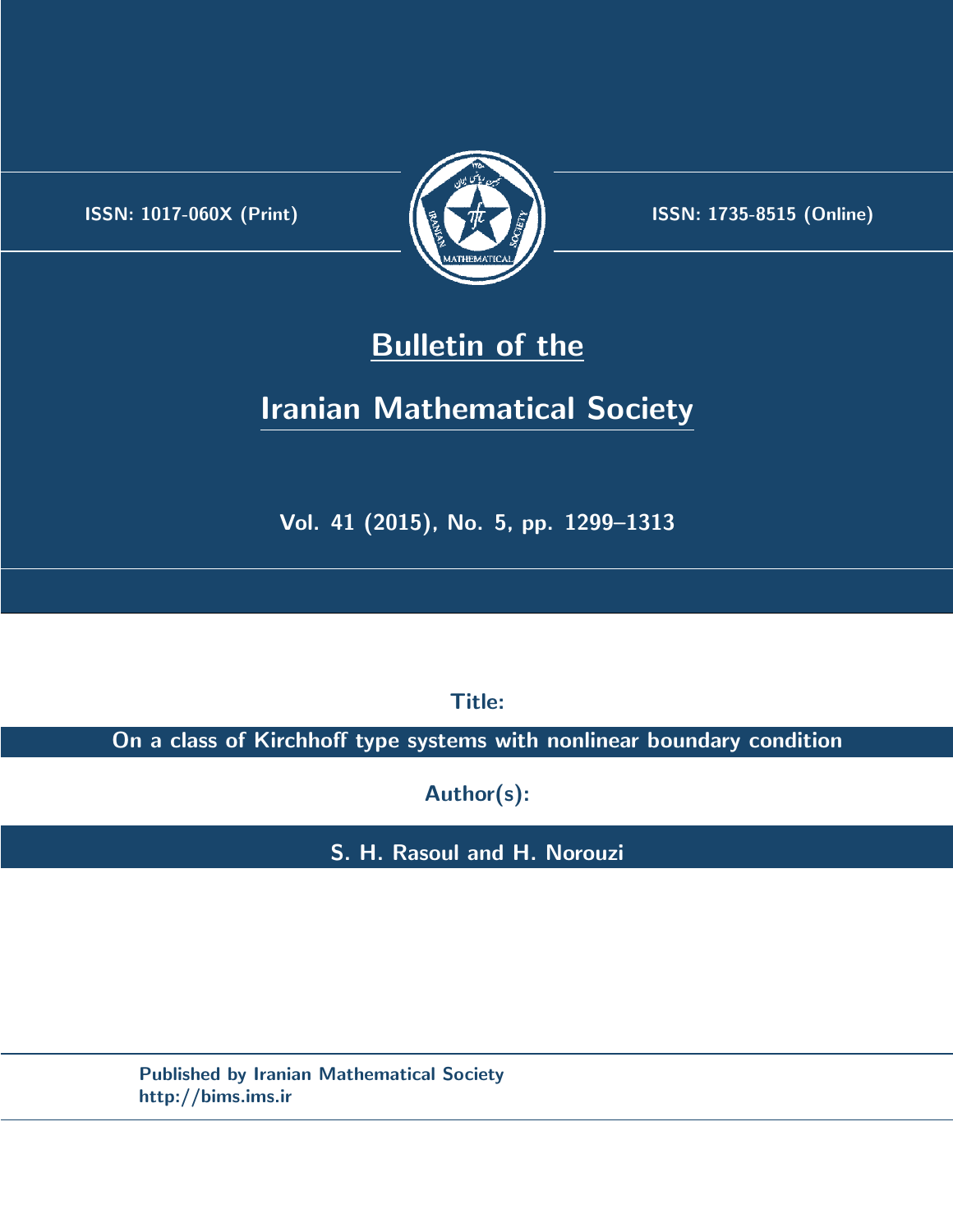Bull. Iranian Math. Soc. Vol. 41 (2015), No. 5, pp. 1299–1313 Online ISSN: 1735-8515

# **ON A CLASS OF KIRCHHOFF TYPE SYSTEMS WITH NONLINEAR BOUNDARY CONDITION**

S. H. RASOUL*∗* AND H. NOROUZI

(Communicated by Asadollah Aghajani)

ABSTRACT. A class of Kirchhoff type systems with nonlinear boundary conditions considered in this paper. By using the method of Nehari manifold, it is proved that the system possesses two nontrivial nonnegative solutions if the parameters are small enough. **Keywords:** Kirchhoff type systems, Nonlinear boundary condition, Ne-

hari manifold.

**MSC(2010):** Primary: 35J50; Secondary: 35J60, 35J65.

### 1. **Introduction**

This paper is devoted to the study of the following Kirchhoff type systems with nonlinear boundary conditions:

<span id="page-1-0"></span>(1.1) 
$$
\begin{cases}\n-M\left(\int_{\Omega} |\nabla u|^2 dx\right) \Delta u = \lambda f(x)|u|^{q-2}u, & x \in \Omega, \\
-M\left(\int_{\Omega} |\nabla v|^2 dx\right) \Delta v = \mu g(x)|v|^{q-2}v, & x \in \Omega, \\
\frac{\partial u}{\partial n} = \frac{\alpha}{\alpha+\beta} h(x)|u|^{\alpha-2}u|v|^{\beta}, & x \in \partial\Omega, \\
\frac{\partial v}{\partial n} = \frac{\beta}{\alpha+\beta} h(x)|u|^{\alpha}|v|^{\beta-2}v, & x \in \partial\Omega,\n\end{cases}
$$

where  $\Omega$  is a bounded domain in  $\mathbb{R}^N$  with smooth boundary,  $2 < \alpha + \beta <$  $2^{*}(2^{*} = \frac{2N}{N-2}$  if  $N \ge 3, 2^{*} = \infty$  if  $N = 2$ ,  $1 < q < 2, M(s) = as + b, a, b > 0$ ,  $(\lambda, \mu) \in \mathbb{R}^2 \setminus \{(0, 0)\}\$ and the weight functions  $f, g, h$  are satisfying the following conditions:

- (i)  $f, g \in C(\overline{\Omega})$  with  $||f||_{\infty} = ||g||_{\infty} = 1$ , and either  $f^{+} = \max\{f, 0\} \neq 0$ or  $g^+ = \max\{g, 0\} \neq 0;$
- (ii) *h* ∈ *C*( $\partial$ Ω) with  $||h||_{\infty} = 1$  and  $h$ <sup>+</sup> = max{*h,* 0} ≠ 0.

Problem [\(1.1\)](#page-1-0) is called nonlocal because of the presence of the term  $-M(\int_{\Omega} |\nabla u|^2)$ *dx*) which implies that the equation in ([1.1](#page-1-0)) is no longer a pointwise identity.

*⃝*c 2015 Iranian Mathematical Society

Article electronically published on October 17, 2015.

Received: 5 April 2014, Accepted: 10 August 2014.

*<sup>∗</sup>*Corresponding author.

<sup>1299</sup>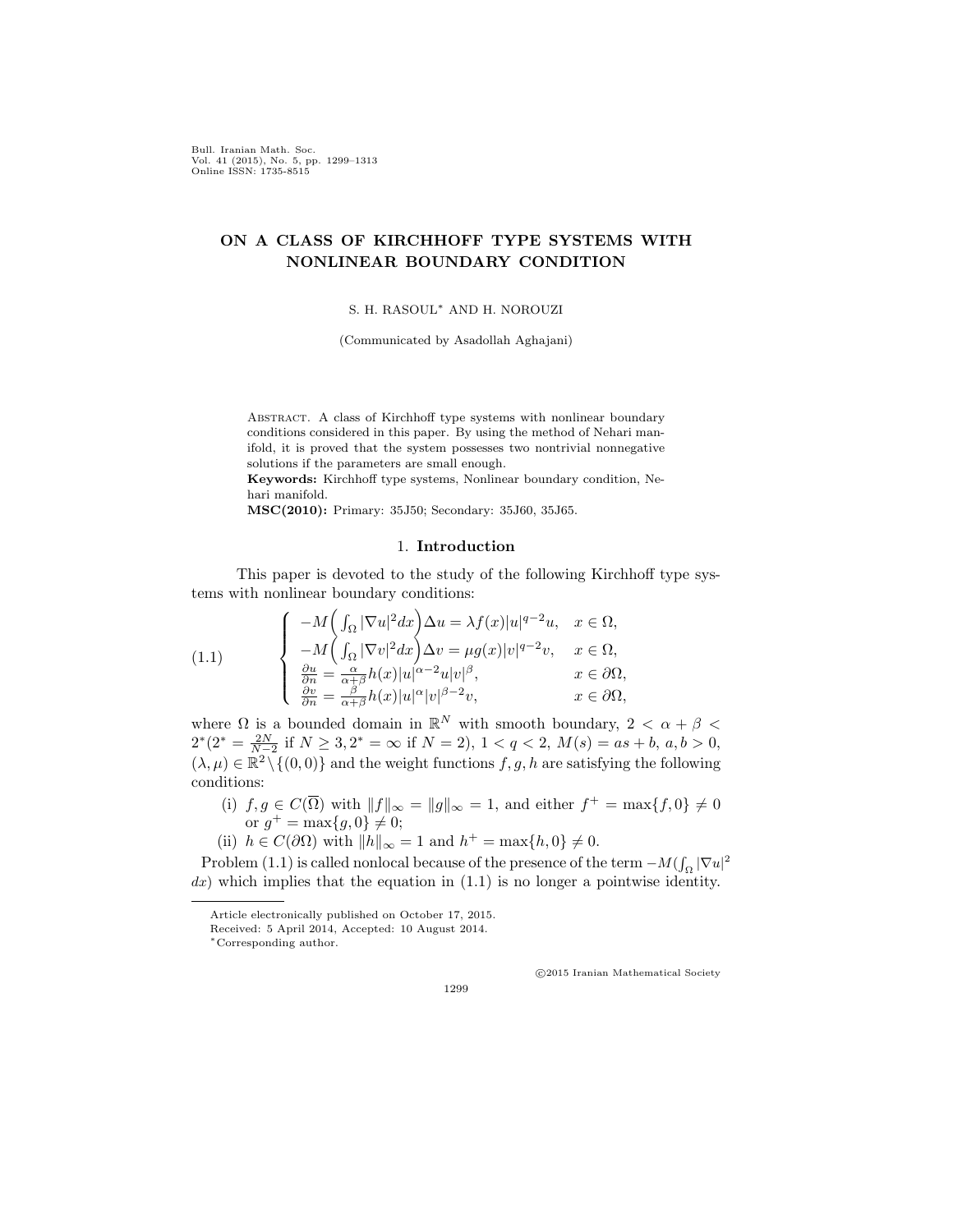This phenomenon causes some mathematical difficulties which makes the study of such a class of problem particularly interesting. Beside, such a problem has physical motivation. Moreover, problem ([1.1](#page-1-0)) is related to the stationary version of Kirchhoff equation

<span id="page-2-0"></span>(1.2) 
$$
\rho \frac{\partial^2 u}{\partial t^2} - \left(\frac{P_0}{h} + \frac{E}{2L} \int_0^L |\frac{\partial u}{\partial x}|^2 dx\right) \frac{\partial^2 u}{\partial x^2} = 0
$$

presented by Kirchhoff [[16\]](#page-14-0). This equation extends the classical D. Alembert's wave equation by considering the effects of the changes in the length of the strings during the vibrations. The parameters in [\(1.2](#page-2-0)) have the following interpretation: *L* is the length of the string, *h* is the area of cross section, *E* is the Young's modulus of the material,  $\rho$  is the mass density, and  $P_0$  is the initial tension.

When an elastic string with fixed ends is subjected to transverse vibrations, its length varies with the time: this introduces changes of the tension in the string. This inspired Kirchhoff to propose a nonlinear correction of the classical D'Alembert's equation. Later on, Woinowsky-Krieger (Nash-Modeer) incorporated this correction in the classical Euler–Bernoulli equation for the beam (plate) with hinged ends. See, for example, [[4\]](#page-14-1) and [\[5](#page-14-2)] and the references therein.

Moreover, nonlocal problems also appear in other fields as, for example, biological systems, where (*u, v*) describes a process which depends on the average of itself (for instance, population density). See, for example, [[2](#page-14-3),[3,](#page-14-4)[13,](#page-14-5)[18](#page-14-6)] and [[20](#page-14-7)] and the references therein. In recent years, problems involving Kirchhoff type operators have been studied in many papers, we refer to [\[12](#page-14-8),[14,](#page-14-9)[17](#page-14-10),[23\]](#page-15-0), in which the authors have used different methods to get the existence of solutions.

In recent years, the existence of solutions for the semilinear / quasilinear elliptic equations with nonlinear boundary conditions have been widely studied ( see, eg., [\[6](#page-14-11), [9,](#page-14-12) [15\]](#page-14-13) and the references therein). Motivated by these works, we are interested in the existence of multiple nontrivial nonnegative solutions to the Kirchhoff type systems with nonlinear boundary conditions. In fact we will prove that:

<span id="page-2-1"></span>**Theorem 1.1.** *Suppose that the weight functions f, g and h satisfy conditions (i) and (ii) and*  $\alpha + \beta \geq 4$ . Then there exists a positive number  $C_0$  $C_0(\alpha, \beta, b, q, S, \overline{S})$  *such that if the parameters*  $\lambda, \mu$  *satisfy* 

$$
0<|\lambda|^{\frac{2}{2-q}}+|\mu|^{\frac{2}{2-q}}
$$

*then problem (1) has at least two nontrivial nonnegative solutions*  $(u_0^+, v_0^+)$  *and*  $(u_0^-, v_0^-)$ .

*Proof.* The proof is based on the method of Nehari manifold, which was first introduced by Nehari in [[19\]](#page-14-14), and the method turned out to be very useful in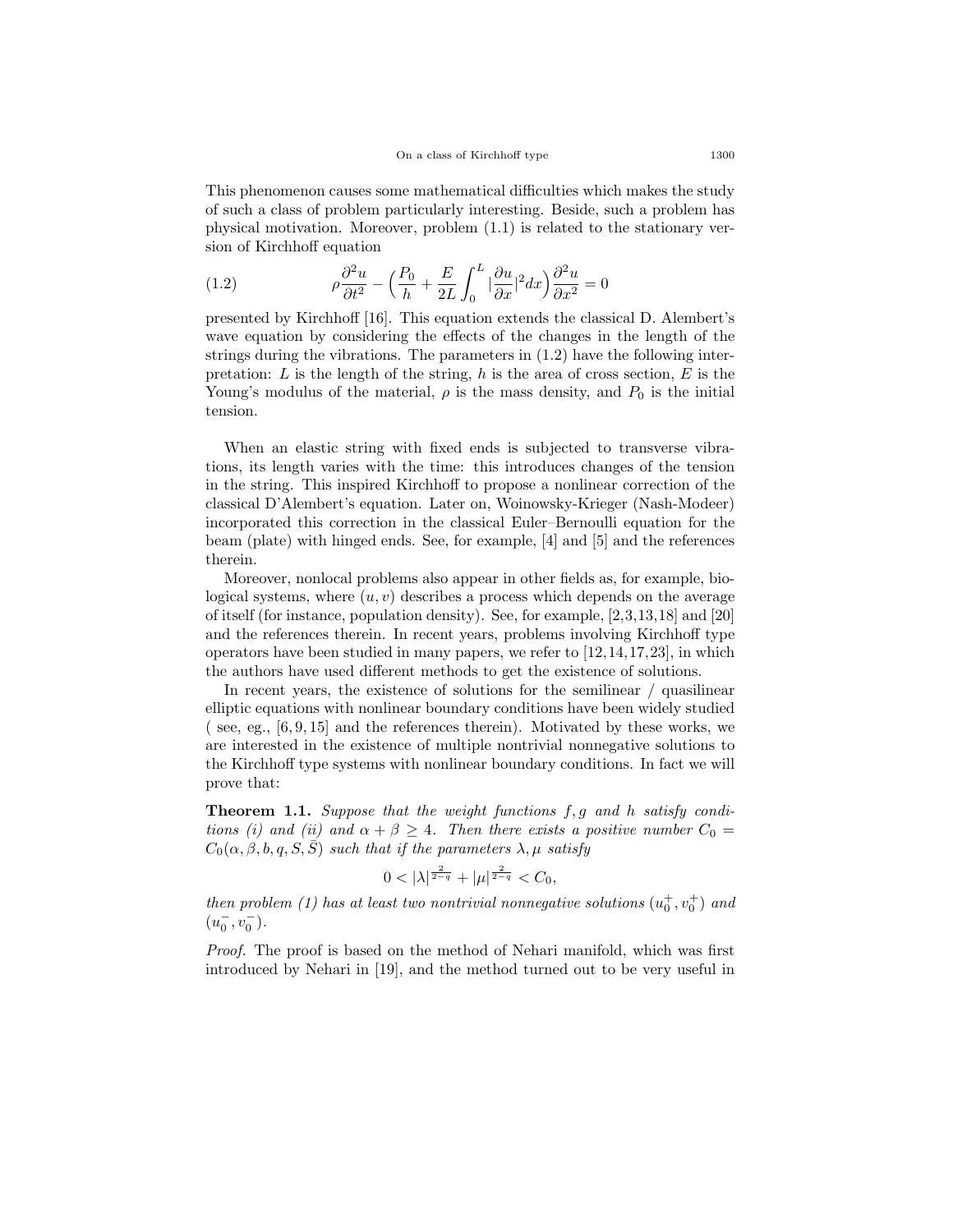critical point theory (see, e.g.,  $[1, 7, 8, 10, 11, 21]$  $[1, 7, 8, 10, 11, 21]$  $[1, 7, 8, 10, 11, 21]$  $[1, 7, 8, 10, 11, 21]$  $[1, 7, 8, 10, 11, 21]$  $[1, 7, 8, 10, 11, 21]$  $[1, 7, 8, 10, 11, 21]$  $[1, 7, 8, 10, 11, 21]$  $[1, 7, 8, 10, 11, 21]$  $[1, 7, 8, 10, 11, 21]$  $[1, 7, 8, 10, 11, 21]$  $[1, 7, 8, 10, 11, 21]$ ) and eventually came to bear his name.  $\Box$ 

The rest of this work is organized as follows. In Section 2, we introduce some preliminaries including definitions and some lemmas for later use. In Section 3, the proof of the main result is given.

## 2. **Preliminaries**

Throughout this section, we denote by  $S$ ,  $\overline{S}$  the best Sobolev embedding and trace constant for the operators  $H^1(\Omega) \hookrightarrow L^q(\Omega)$ ,  $H^1(\Omega) \hookrightarrow L^{\alpha+\beta}(\partial\Omega)$ , respectively. Define the Sobolev space  $H = H^1(\Omega) \times H^1(\Omega)$  with the standard norm

$$
||(u,v)|| = \Big(\int_{\Omega} |\nabla u|^2 dx + \int_{\Omega} |\nabla v|^2 dx\Big)^{\frac{1}{2}}.
$$

Moreover, a pair of functions  $(u, v) \in H$  is said to be a weak solution of  $(1.1)$  $(1.1)$  $(1.1)$ if

$$
\begin{aligned} &M\Big(\int_{\Omega}|\nabla u|^2dx\Big)\nabla u\nabla \phi_1dx+M\Big(\int_{\Omega}|\nabla v|^2dx\Big)\nabla v\nabla \phi_2dx\\ &-\int_{\Omega}\lambda f(x)|u|^{q-2}u\phi_1dx-\int_{\Omega}\mu g(x)|v|^{q-2}v\phi_2dx\\ &-\frac{\alpha}{\alpha+\beta}\int_{\partial\Omega}h(x)|u|^{\alpha-2}u|v|^{\beta}\phi_1ds-\frac{\beta}{\alpha+\beta}\int_{\partial\Omega}h(x)|u|^{\alpha}|v|^{\beta-2}v\phi_2ds=0, \end{aligned}
$$

for all  $(\phi_1, \phi_2) \in H$ . Thus, the corresponding energy functional of (1) is defined by

$$
J_{\lambda,\mu}(u,v)=\frac{1}{2}\Big(\hat{M}(\|u\|_{H^1}^2)+\hat{M}(\|v\|_{H^1}^2)\Big)-\frac{1}{\alpha+\beta}\int_{\partial\Omega}h|u|^\alpha|v|^\beta ds-\frac{1}{q}K_{\lambda,\mu}(u,v),
$$

where  $\hat{M}(s) = \int_0^s M(t)dt$ ,  $K_{\lambda,\mu}(u,v) = \int_{\Omega} \lambda f|u|^q dx + \int_{\Omega} \mu g|v|^q dx$  and M :  $\mathbb{R} \to \mathbb{R}^+$  is any function that is differentiable everywhere except at some finite points. It is well known that solutions of [\(1.1](#page-1-0)) are the critical points of the energy functional  $J_{\lambda,\mu}$ .

Now, we define the Nehari manifold

$$
N_{\lambda,\mu} = \left\{ (u,v) \in H - \left\{ (0,0) \right\} \middle| \langle J'_{\lambda,\mu}(u,v), (u,v) \rangle = 0 \right\}.
$$

Thus  $(u, v) \in N_{\lambda, \mu}$ , if and only if

$$
\langle J'_{\lambda,\mu}(u,v), (u,v) \rangle = M(||u||_{H^1}^2) ||u||_{H^1}^2
$$
  
+
$$
+ M(||v||_{H^1}^2) ||v||_{H^1}^2 - K_{\lambda,\mu}(u,v) - \int_{\partial\Omega} h|u|^\alpha |v|^\beta ds
$$
  
= 0.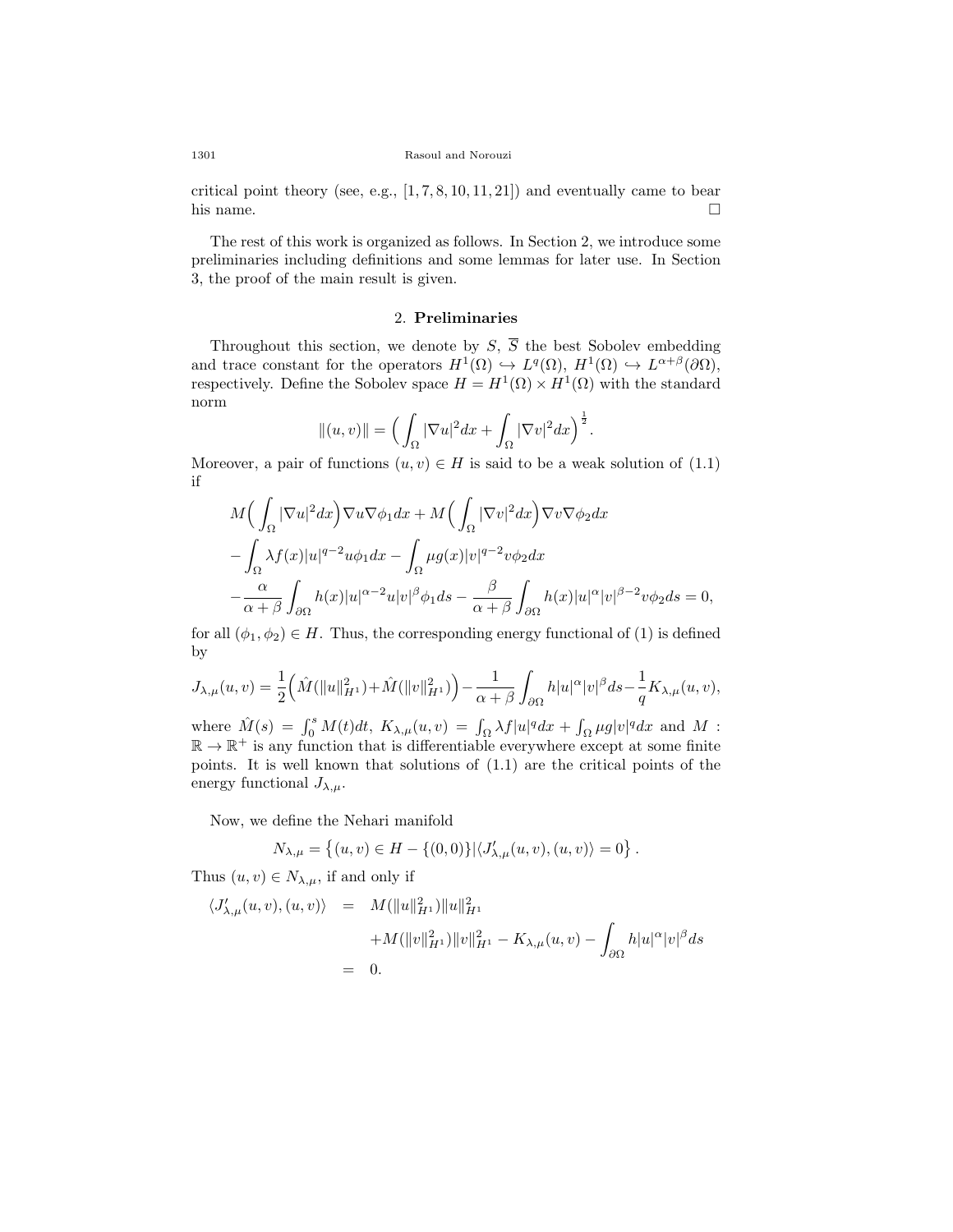Define

$$
\psi_{\lambda,\mu}(u,v) = \langle J'_{\lambda,\mu}(u,v), (u,v) \rangle.
$$

Then for

$$
(u, v) \in N_{\lambda, \mu}, \langle \psi'_{\lambda, \mu}(u, v), (u, v) \rangle = 4a(||u||_{H^1}^4 + ||v||_{H^1}^4) + 2b(||(u, v)||^2) -qK_{\lambda, \mu}(u, v) - (\alpha + \beta) \int_{\partial \Omega} h|u|^{\alpha}|v|^{\beta} ds.
$$

Now, we split  $N_{\lambda,\mu}$  into three parts:

$$
\begin{split} &N_{\lambda,\mu}^+ = \left\{(u,v)\in N_{\lambda,\mu}|\langle \psi_{\lambda,\mu}'(u,v), (u,v)\rangle > 0\right\},\\ &N_{\lambda,\mu}^0 = \left\{(u,v)\in N_{\lambda,\mu}|\langle \psi_{\lambda,\mu}'(u,v), (u,v)\rangle = 0\right\},\\ &N_{\lambda,\mu}^- = \left\{(u,v)\in N_{\lambda,\mu}|\langle \psi_{\lambda,\mu}'(u,v), (u,v)\rangle < 0\right\}. \end{split}
$$

Then, we have the following results.

## <span id="page-4-0"></span>**Lemma 2.1.** *We have:*

(i) *if*  $(u, v) \in N_{\lambda, \mu}^{+}$ , then  $K_{\lambda, \mu}(u, v) > 0$ ; (ii) *if*  $(u, v) \in N_{\lambda, \mu}^{-}$ , then  $\int_{\partial \Omega} h|u|^{\alpha}|v|^{\beta} ds > 0$ ; (iii) if  $(u, v) \in N_{\lambda,\mu}^{0}$ , then  $K_{\lambda,\mu}(u, v) > 0$ ,  $\int_{\partial\Omega} h|u|^{\alpha}|v|^{\beta} ds > 0$ .

*Proof.* (i) For  $(u, v) \in N^+_{\lambda, \mu}$ , we have

$$
\langle \psi'_{\lambda,\mu}(u,v), (u,v) \rangle = 4a(||u||_{H^1}^4 + ||v||_{H^1}^4) + 2b(||(u,v)||^2) - qK_{\lambda,\mu}(u,v)
$$
  

$$
-(\alpha + \beta) \int_{\partial\Omega} h|u|^\alpha |v|^\beta ds
$$
  

$$
= a(4 - \alpha - \beta)(||u||_{H^1}^4 + ||v||_{H^1}^4) + b(2 - \alpha - \beta) ||(u,v)||^2
$$
  

$$
+ (\alpha + \beta - q)(K_{\lambda,\mu}(u,v)) > 0.
$$

Then

$$
K_{\lambda,\mu}(u,v) > \frac{b(\alpha+\beta-2)}{\alpha+\beta-q}(\|(u,v)\|^2) + \frac{a(\alpha+\beta-4)}{\alpha+\beta-q}(\|u\|_{H^1}^4 + \|v\|_{H^1}^4) > 0.
$$

(ii) For  $(u, v) \in N_{\lambda, \mu}^-$ , we have

$$
\langle \psi'_{\lambda,\mu}(u,v), (u,v) \rangle = 4a(||u||_{H^1}^4 + ||v||_{H^1}^4) + 2b(||(u,v)||^2)
$$
  

$$
-qK_{\lambda,\mu}(u,v) - (\alpha + \beta) \int_{\partial\Omega} h|u|^\alpha |v|^\beta ds
$$
  

$$
= a(4-q)(||u||_{H^1}^4 + ||v||_{H^1}^4) + b(2-q)||(u,v)||^2
$$
  

$$
+(q - \alpha - \beta) \int_{\partial\Omega} h|u|^\alpha |v|^\beta ds < 0.
$$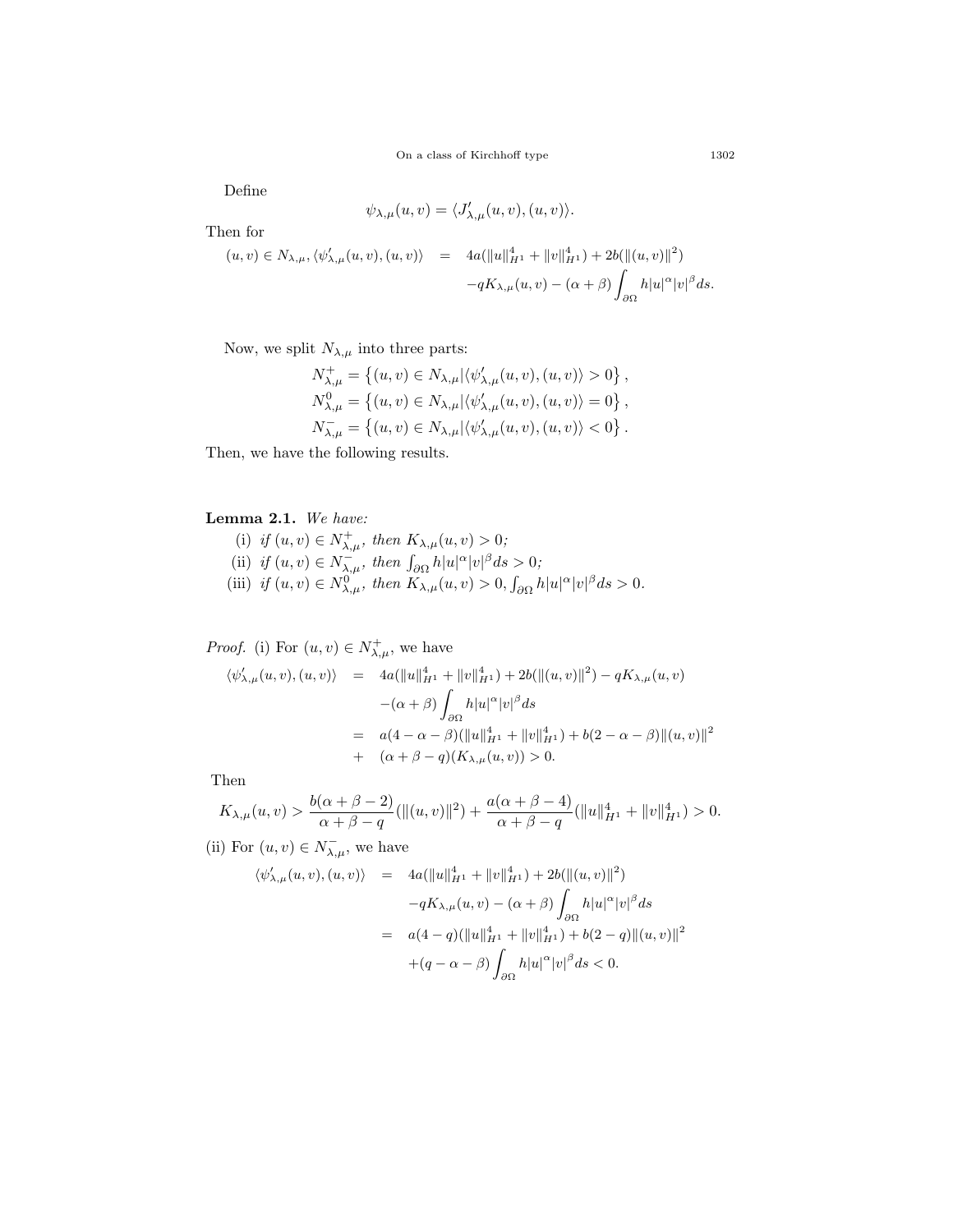Then

$$
\int_{\partial\Omega}h|u|^{\alpha}|v|^{\beta}ds > \frac{b(2-q)}{\alpha+\beta-q}\|(u,v)\|^2 > 0.
$$

(iii) For  $(u, v) \in N_{\lambda,\mu}^0$ , we have

$$
K_{\lambda,\mu}(u,v) = \frac{b(\alpha + \beta - 2)}{\alpha + \beta - q} (\|(u,v)\|^{2}) + \frac{a(\alpha + \beta - 4)}{\alpha + \beta - q} (\|u\|_{H^{1}}^{4} + \|v\|_{H^{1}}^{4}) > 0,
$$
  

$$
\int_{\partial\Omega} h|u|^{\alpha}|v|^{\beta} ds = \frac{b(2 - q)}{\alpha + \beta - q} \|(u,v)\|^{2} > 0.
$$
This complete the proof.

<span id="page-5-0"></span>**Lemma 2.2.** *There exists a positive*  $C = C(\alpha, \beta, b, S, \overline{S})$ *, such that if* 

$$
0 < |\lambda|^{\frac{2}{2-q}} + |\mu|^{\frac{2}{2-q}} < C,
$$

*then*  $N^0_{\lambda,\mu} = \emptyset$ .

*Proof.* We consider the following two cases. case(a):  $(u, v) \in N_{\lambda, \mu}$  and  $\int_{\partial \Omega} h|u|^{\alpha} |v|^{\beta} ds \leq 0$ . We have

$$
\langle \psi'_{\lambda,\mu}(u,v), (u,v) \rangle = 4a(||u||_{H^1}^4 + ||v||_{H^1}^4) + 2b(||(u,v)||^2) - qK_{\lambda,\mu}(u,v)
$$
  

$$
- (\alpha + \beta) \int_{\partial \Omega} h|u|^\alpha |v|^\beta ds
$$
  

$$
= a(4-q)(||u||_{H^1}^4 + ||v||_{H^1}^4) + b(2-q)||(u,v)||^2
$$
  

$$
+ (q - \alpha - \beta) \int_{\partial \Omega} h|u|^\alpha |v|^\beta ds > 0
$$

So  $(u, v) \notin N_{\lambda, \mu}^0$ .

 $\text{Case(b):}$   $(u, v) \in N_{\lambda, \mu}$  and  $\int_{\partial \Omega} h|u|^{\alpha}|v|^{\beta} ds > 0$ . Suppose that  $N_{\lambda, \mu}^0 \neq \emptyset$ , by lemma (2.1), we have

$$
(\alpha + \beta - q) \int_{\partial \Omega} h|u|^{\alpha}|v|^{\beta} ds = a(4-q)(\|u\|_{H^1}^4 + \|v\|_{H^1}^4) + b(2-q)\|(u, v)\|^2
$$
  

$$
\geq b(2-q)\|(u, v)\|^2,
$$

Moreover, by the Hölder and sobolev inequalities,

$$
\begin{array}{rcl} \displaystyle \|(u,v)\|^2 & \displaystyle \leq & \displaystyle \frac{\alpha+\beta-q}{b(2-q)}\int_{\partial\Omega}h|u|^\alpha|v|^\beta ds \\ \\ & \displaystyle \leq & \displaystyle \frac{\alpha+\beta-q}{b(2-q)}\big(\int_{\partial\Omega}|u|^{\alpha+\beta}\big)^{\frac{\alpha}{\alpha+\beta}}\big(\int_{\partial\Omega}|v|^{\alpha+\beta}\big)^{\frac{\beta}{\alpha+\beta}} \\ \\ & \displaystyle \leq & \displaystyle \frac{\alpha+\beta-q}{b(2-q)}\bar{S}^{\alpha+\beta}\|(u,v)\|^{\alpha+\beta}. \end{array}
$$

It follows that

$$
||(u,v)|| \geq \left(\frac{\alpha+\beta-q}{b(2-q)}\bar{S}^{\alpha+\beta}\right)^{\frac{1}{2-\alpha-\beta}},
$$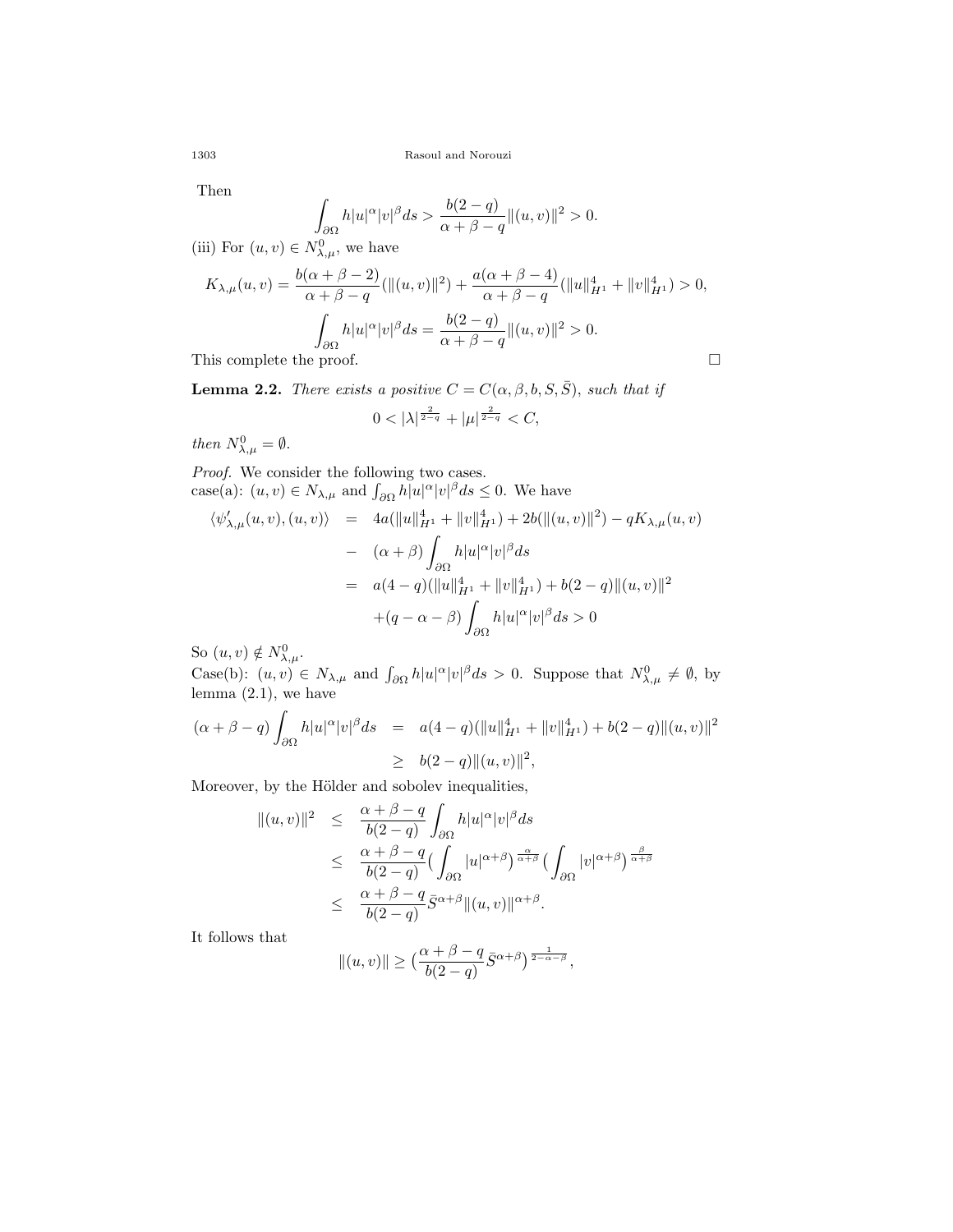and by  $(u, v) \in N_{\lambda, \mu}^0$  and  $\alpha + \beta > 4$  we have

$$
(\alpha+\beta-q)(K_{\lambda,\mu}(u,v))+b(2-\alpha-\beta)\|(u,v)\|^2=a(\alpha+\beta-4)(\|u\|_{H^1}^4+\|v\|_{H^1}^4)>0.
$$
 Thus

$$
b(\alpha + \beta - 2) ||(u, v)||^2 < ( \alpha + \beta - q) (K_{\lambda, \mu}(u, v))
$$
  
\n
$$
\leq (\alpha + \beta - q) |\lambda| ||u||_{L^{\alpha + \beta}}^q + |\mu| ||v||_{L^{\alpha + \beta}}^q
$$
  
\n
$$
\leq (\alpha + \beta - q) S^q (|\lambda|^{\frac{2}{2-q}} + |\mu|^{\frac{2}{2-q}})^{\frac{2-q}{2}} ||(u, v)||^q,
$$

and hence

$$
\|(u,v)\| \le \big(\frac{\alpha+\beta-q}{b(\alpha+\beta-2)}\big)^{\frac{1}{2-q}} S^{\frac{q}{2-q}} \big(|\lambda|^{\frac{2}{2-q}}+|\mu|^{\frac{2}{2-q}}\big)^{\frac{1}{2}}.
$$

This implies

$$
\left(|\lambda|^{\frac{2}{2-q}}+|\mu|^{\frac{2}{2-q}}\right)^{\frac{2-q}{2}}\geq C.
$$

This is contradiction by choose

$$
C = C(\alpha, \beta, b, S, \overline{S}) = \left(\frac{\alpha + \beta - q}{b(2 - q)} \overline{S}^{\alpha + \beta}\right)^{\frac{2}{2 - \alpha - \beta}} \left(\frac{b(\alpha + \beta - 2)}{\alpha + \beta - q} S^{-q}\right)^{\frac{1}{2 - q}}.
$$

<span id="page-6-0"></span>**Lemma 2.3.** *Suppose that*  $M(s) = as +b$ *, then the energy functional*  $J_{\lambda,\mu}(u, v)$ *is coercive and bounded below on*  $N_{\lambda,\mu}$ *.* 

*Proof.* For  $(u, v) \in N_{\lambda, \mu}$ , we have

$$
M(\|u\|_{H^1}^2)\|u\|_{H^1}^2+M(\|v\|_{H^1}^2)\|v\|_{H^1}^2=K_{\lambda,\mu}(u,v)+\int_{\partial\Omega}h|u|^\alpha|v|^\beta ds.
$$

By the Sobolev inequality,

$$
J_{\lambda,\mu}(u,v) = \frac{1}{2} \left( \hat{M}(\|u\|_{H^1}^2) + \hat{M}(\|v\|_{H^1}^2) \right) - \frac{1}{q} K_{\lambda,\mu}(u,v) - \frac{1}{\alpha + \beta} \int_{\Omega} h|u|^{\alpha}|v|^{\beta} ds
$$
  
\n
$$
= \frac{1}{2} \left( \hat{M}(\|u\|_{H^1}^2) + \hat{M}(\|v\|_{H^1}^2) \right) - \frac{1}{q} K_{\lambda,\mu}(u,v) - \frac{1}{\alpha + \beta} \left( M(\|u\|_{H^1}^2) \|u\|_{H^1}^2 \right)
$$
  
\n
$$
+ M(\|v\|_{H^1}^2) \|v\|_{H^1}^2) + \frac{1}{\alpha + \beta} K_{\lambda,\mu}(u,v)
$$
  
\n
$$
= \frac{\|u\|_{H^1}^2}{2(\alpha + \beta)} \left( \frac{a(\alpha + \beta - 4)}{2} \|u\|_{H^1}^2 + b(\alpha + \beta - 2) \right)
$$
  
\n
$$
+ \frac{\|v\|_{H^1}^2}{2(\alpha + \beta)} \left( \frac{a(\alpha + \beta - 4)}{2} \|v\|_{H^1}^2 + b(\alpha + \beta - 2) \right) - \left( \frac{\alpha + \beta - q}{q(\alpha + \beta)} \right) K_{\lambda,\mu}(u,v)
$$
  
\n
$$
\geq \left( \frac{b(\alpha + \beta - 2)}{2(\alpha + \beta)} \right) ||(u,v)||^2 - \left( \frac{\alpha + \beta - q}{q(\alpha + \beta)} \right) K_{\lambda,\mu}(u,v)
$$
  
\n
$$
\geq \left( \frac{b(\alpha + \beta - 2)}{2(\alpha + \beta)} \right) ||(u,v)||^2 - \left( \frac{\alpha + \beta - q}{q(\alpha + \beta)} \right) S^q \left( (|\lambda|^{\frac{2}{2-q}}) + (|\mu|^{\frac{2}{2-q}}) \right)^{\frac{2-q}{2}} ||(u,v)||^2
$$

Since  $1 < q < 2$ ,  $J_{\lambda,\mu}$  is coercive and bounded below on  $N_{\lambda,\mu}$ .

*q .*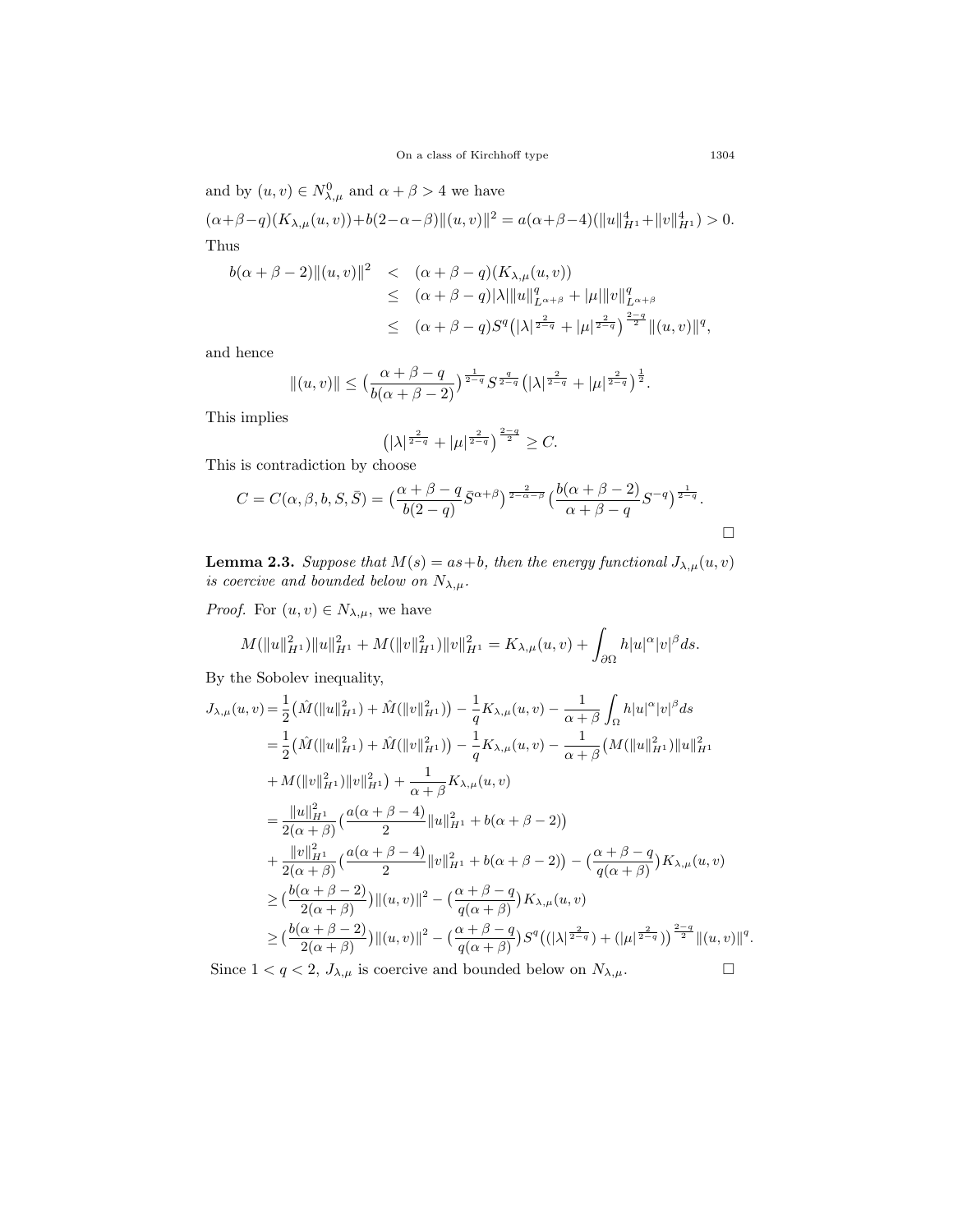The following lemma shows that the minimizers on  $N_{\lambda,\mu}$  are usually critical points for  $J_{\lambda,\mu}$ .

<span id="page-7-0"></span>**Lemma 2.4.** *Suppose that*  $(u_0, v_0)$  *is local minimizer for*  $J_{\lambda,\mu}$  *on*  $N_{\lambda,\mu}$ *, and*  $(u_0, v_0) \notin N_{\lambda,\mu}^0$ , then  $J'_{\lambda,\mu}(u_0, v_0) = 0$ .

*Proof.* Let  $(u_0, v_0)$  be a local minimizer for  $J_{\lambda,\mu}$  on  $N_{\lambda,\mu}$ . Then  $(u_0, v_0)$  is a solution of the following optimization problem:

minimize  $J_{\lambda,\mu}(u, v)$  subject to  $\psi_{\lambda,\mu}(u, v) = 0$ .

Hence, by the theory of Lagrange multipliers, there exists a  $\Lambda \in \mathbb{R}$  such that

*.*

$$
J'_{\lambda,\mu}(u_0, v_0) = \Lambda \psi'_{\lambda,\mu}(u_0, v_0) \text{ in } H^{-1}
$$

Thus

$$
\langle J'_{\lambda,\mu}(u_0,v_0), (u_0,v_0)\rangle = \Lambda \langle \psi'_{\lambda,\mu}(u_0,v_0), (u_0,v_0)\rangle = 0.
$$

Since  $(u_0, v_0) \in N_{\lambda,\mu}$ ,  $\langle J'_{\lambda,\mu}(u_0, v_0), (u_0, v_0) \rangle = 0$ . On the other hand,  $\langle \psi'_{\lambda,\mu}(u_0, \cdot) \rangle$  $\langle v_0 \rangle, (u_0, v_0) \rangle \neq 0$ . Hence  $\Lambda = 0$ , and this completes the proof.

Lemma [2.2](#page-5-0) suggests that we introduce the set

$$
\Theta = \left\{ (\lambda, \mu) \in \mathbb{R}^2 - \left\{ (0, 0) \right\} | 0 < (|\lambda|^{\frac{2}{2-q}} + |\mu|^{\frac{2}{2-q}})^{\frac{2-q}{2}} < C_0 \right\},\
$$

where  $C_0 = (\frac{q}{2})^{\frac{2}{2-q}} C < C$ . If  $(\lambda, \mu) \in \Theta$ , we have  $N_{\lambda,\mu} = N_{\lambda,\mu}^+ \cup N_{\lambda,\mu}^-$  and define

$$
\theta_{\lambda,\mu}^+ = \inf_{(u,v)\in N_{\lambda,\mu}^+} J_{\lambda,\mu}(u,v); \quad \theta_{\lambda,\mu}^- = \inf_{(u,v)\in N_{\lambda,\mu}^-} J_{\lambda,\mu}(u,v).
$$

We have the following lemma:

**Lemma 2.5.** *If*  $(\lambda, \mu) \in \Theta$ *, then:* 

(i)  $\theta_{\lambda,\mu}^{+} < 0$ ; (ii) *there exists*  $d_0 = d_0(\alpha, \beta, b, S, \overline{S}, \lambda, \mu) > 0$ *, such that*  $\theta_{\lambda, \mu} > d_0$ *.* 

*Proof.* (i) Let  $(u, v) \in N^+_{\lambda, \mu}$ . Since

$$
(\alpha + \beta - q)K_{\lambda,\mu}(u,v) > a(\alpha + \beta - 4)(\|u\|_{H^1}^4 + \|v\|_{H^1}^4) + b(\alpha + \beta - 2)\|(u,v)\|^2,
$$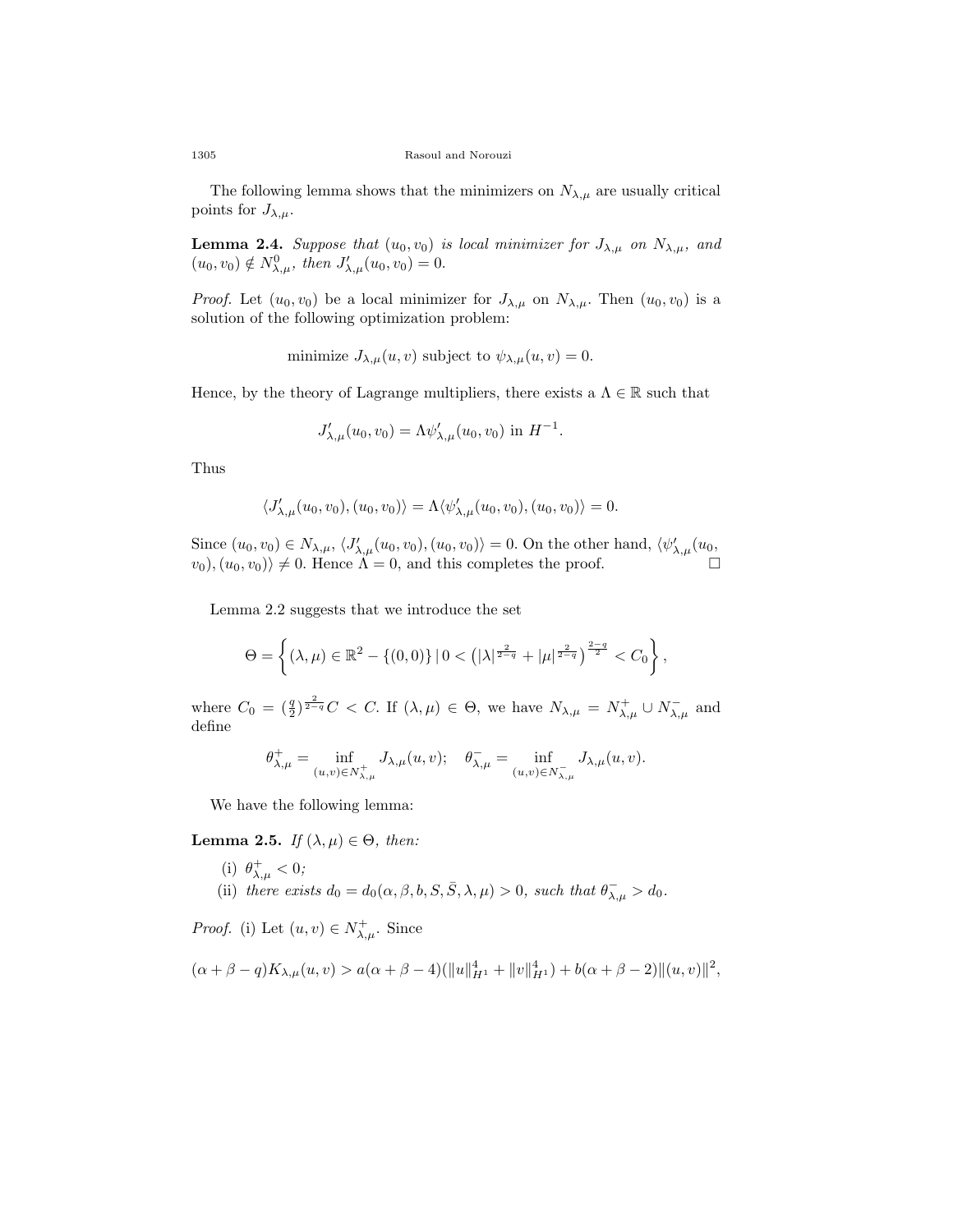and so

$$
J_{\lambda,\mu}(u,v) = \frac{1}{2} (\hat{M}(\|u\|_{H^1}^2) + \hat{M}(\|v\|_{H^1}^2)) - \frac{1}{q} K_{\lambda,\mu}(u,v) - \frac{1}{\alpha + \beta} \int_{\Omega} h|u|^{\alpha}|v|^{\beta} ds
$$
  
\n
$$
= \frac{1}{2} (\hat{M}(\|u\|_{H^1}^2) + \hat{M}(\|v\|_{H^1}^2)) - \frac{1}{q} K_{\lambda,\mu}(u,v)
$$
  
\n
$$
- \frac{1}{\alpha + \beta} (M(\|u\|_{H^1}^2) \|u\|_{H^1}^2 + M(\|v\|_{H^1}^2) \|v\|_{H^1}^2 - K_{\lambda,\mu}(u,v))
$$
  
\n
$$
= a(\frac{1}{4} - \frac{1}{\alpha + \beta}) (\|u\|_{H^1}^4 + \|v\|_{H^1}^4) + b(\frac{1}{2} - \frac{1}{\alpha + \beta}) \| (u,v) \|^2
$$
  
\n
$$
- \frac{\alpha + \beta - q}{q(\alpha + \beta)} K_{\lambda,\mu}(u,v)
$$
  
\n
$$
\leq a(\alpha + \beta - 4) (\|u\|_{H^1}^4 + \|v\|_{H^1}^4) (\frac{1}{4(\alpha + \beta)} - \frac{1}{q(\alpha + \beta)})
$$
  
\n
$$
+b(\alpha + \beta - 2) (\|(u,v)\|^{2}) (\frac{1}{2(\alpha + \beta)} - \frac{1}{q(\alpha + \beta)}) < 0.
$$

Thus,  $\theta_{\lambda,\mu}^+ < 0$ . (ii) Let  $(u, v) \in N_{\lambda, \mu}^-$ . By Lemma [2.1](#page-4-0)

<span id="page-8-1"></span>
$$
\int_{\partial\Omega}h|u|^\alpha|v|^\beta ds>0,
$$

by Lemma [2.2](#page-5-0)

(2.1) 
$$
\|(u,v)\| \ge \left(\frac{\alpha+\beta-q}{b(2-q)}\bar{S}^{\alpha+\beta}\right)^{\frac{1}{2-\alpha-\beta}}.
$$

Moreover, by Lemma [2.3,](#page-6-0) we have

$$
J_{\lambda,\mu}(u,v)
$$
\n
$$
\geq (\frac{b(\alpha+\beta-2)}{2(\alpha+\beta)})\|(u,v)\|^2 - (\frac{\alpha+\beta-q}{q(\alpha+\beta)})S^q(|\lambda|^{\frac{2}{2-q}} + |\mu|^{\frac{2}{2-q}})^{\frac{2-q}{2}}\|(u,v)\|^q.
$$
\n
$$
= \| (u,v)\|^q [\frac{b(\alpha+\beta-2)}{2(\alpha+\beta)}\|(u,v)\|^{2-q} - (\frac{\alpha+\beta-q}{q(\alpha+\beta)})S^q)(|\lambda|^{\frac{2}{2-q}} + |\mu|^{\frac{2}{2-q}})^{\frac{2-q}{2}}]
$$
\n
$$
\geq (\frac{\alpha+\beta-q}{b(2-q)}\bar{S}^{\alpha+\beta})^{\frac{q}{2-\alpha-\beta}} [\frac{b(\alpha+\beta-2)}{2(\alpha+\beta)}(\frac{\alpha+\beta-q}{b(2-q)}\bar{S}^{\alpha+\beta})^{\frac{2-q}{2-\alpha-\beta}}
$$
\n
$$
- \frac{\alpha+\beta-q}{q(\alpha+\beta)})S^q(|\lambda|^{\frac{2}{2-q}} + |\mu|^{\frac{2}{2-q}})^{\frac{2-q}{2}}].
$$

Thus if

$$
0<\left(|\lambda|^{\frac{2}{2-q}}+|\mu|^{\frac{2}{2-q}}\right)^{\frac{2-q}{2}}
$$

for each  $(u, v) \in N_{\lambda, \mu}^-$ , we have

$$
J_{\lambda,\mu}(u,v), (u,v) \ge d_0 = d_0(\alpha,\beta,b,S,\bar{S},\lambda,\mu) > 0,
$$

for some  $d_0 > 0$ . This completes the proof.  $\Box$ 

<span id="page-8-0"></span>**Lemma 2.6.** *For each*  $(u, v) \in N_{\lambda, \mu}^-$ , we have: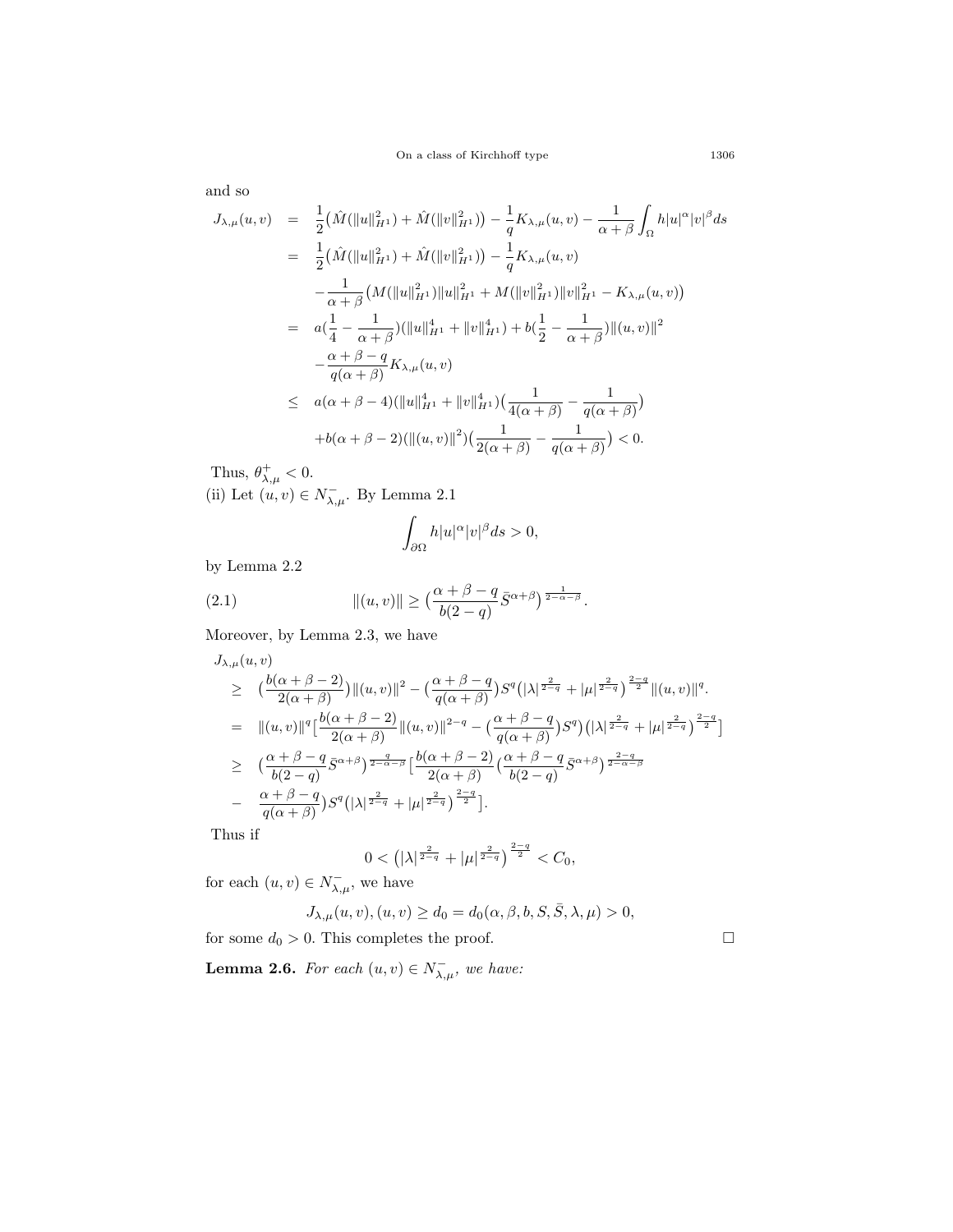#### 1307 Rasoul and Norouzi

(i) *if*  $K_{\lambda,\mu}(u, v) \leq 0$ , then there is a unique  $t^- > t_{a,\text{max}}$  such that  $(t^-u, t^-v) \in$ *N − λ,µ and*

$$
J_{\lambda,\mu}(t^-u,t^-v)=\sup_{t\geq 0}J_{\lambda,\mu}(tu,tv);
$$

(ii) *if*  $K_{\lambda,\mu}(u, v) > 0$ , then there are unique  $t^+, t^-$  with  $0 < t^+ < t_{a,\text{max}} <$  $t^-$  *such that*  $(t^+u, t^+v) \in N^+_{\lambda,\mu}, (t^-u, t^-v) \in N^-_{\lambda,\mu}$  and

$$
J_{\lambda,\mu}(t^+u,t^+v)=\inf_{0\leq t\leq t_{a,\text{max}}}J_{\lambda,\mu}(tu,tv)\ \ and\ J_{\lambda,\mu}(t^-u,t^-v)=\sup_{t\geq 0}J_{\lambda,\mu}(tu,tv).
$$

*Proof.* (i) Fix  $(u, v) \in N_{\lambda, \mu}^-$ , let

$$
m_a(t)=at^{4-q}(\|u\|_{H^1}^4+\|v\|_{H^1}^4)+bt^{2-q}(\|(u,v)\|^2)-t^{\alpha+\beta-q}\int_{\partial\Omega}h|u|^\alpha|v|^\beta ds
$$

for  $a, t \geq 0$ . Clearly,  $m_a(0) = 0$ ,  $m_a(t) \longrightarrow -\infty$  as  $t \longrightarrow -\infty$ . Since  $\int_{\partial\Omega} h|u|^{\alpha}|v|^{\beta} ds > 0$  and

$$
m'_a(t) =
$$
  
\n
$$
t^{1-q} (a(4-q)(\|u\|_{H^1}^4 + \|v\|_{H^1}^4) t^2 + b(2-q) \| (u, v) \|^2)
$$
  
\n
$$
-(\alpha + \beta - q) t^{\alpha + \beta - q - 1} \int_{\partial \Omega} h |u|^\alpha |v|^\beta ds
$$

there is a unique  $t_{a,\text{max}} > 0$  such that  $m_a(t)$  achieves its maximum at  $t_{a,\text{max}}$ , increasing for  $t \in [0, t_{a, max})$  and decreasing for  $t \in (t_{a, max}, \infty)$  with  $\lim_{t \to \infty} m_a(t) =$ *−∞* . Moreover

$$
t_{0,\max} = \left(\frac{b(2-q)\|(u,v)\|^2}{(\alpha+\beta-q)\int_{\partial\Omega}h|u|^\alpha|v|^\beta ds}\right)^{\frac{1}{\alpha+\beta-2}},
$$

and

$$
m_0(t_{0,\max})
$$
\n
$$
= b\left(\frac{b(2-q)\|(u,v)\|^2}{(\alpha+\beta-q)\int_{\partial\Omega}h|u|^{\alpha}|v|^{\beta}ds}\right)^{\frac{2-q}{\alpha+\beta-2}}\|(u,v)\|^2
$$
\n
$$
- \left(\frac{b(2-q)\|(u,v)\|^2}{(\alpha+\beta-q)\int_{\partial\Omega}h|u|^{\alpha}|v|^{\beta}ds}\right)^{\frac{\alpha+\beta-q}{\alpha+\beta-2}}\int_{\partial\Omega}h|u|^{\alpha}|v|^{\beta}ds
$$
\n
$$
= b\|(u,v)\|^q\left[\left(\frac{2-q}{\alpha+\beta-q}\right)^{\frac{2-q}{\alpha+\beta-2}} - \left(\frac{2-q}{\alpha+\beta-q}\right)^{\frac{\alpha+\beta-q}{\alpha+\beta-2}}\right]\left(\frac{b\|(u,v)\|^{\alpha+\beta}}{\int_{\partial\Omega}h|u|^{\alpha}|v|^{\beta}ds}\right)^{\frac{2-q}{\alpha+\beta-2}}
$$
\n
$$
= b\|(u,v)\|^{q} \left[\left(\frac{2-q}{\alpha+\beta-q}\right)^{\frac{2-q}{\alpha+\beta-2}} - \left(\frac{2-q}{\alpha+\beta-q}\right)^{\frac{2-q}{\alpha+\beta-2}}\right]\left(\frac{b\|(u,v)\|^{\alpha+\beta}}{\int_{\partial\Omega}h|u|^{\alpha}|v|^{\beta}ds}\right)^{\frac{2-q}{\alpha+\beta-2}}
$$

$$
\geq b \|(u,v)\|^q \left(\frac{\alpha+\beta-2}{\alpha+\beta-q}\right) \left(\frac{b(2-q)}{\bar{S}^{\alpha+\beta}(\alpha+\beta-q)}\right)^{\frac{2-q}{\alpha+\beta-2}}.
$$

(i)  $K_{\lambda,\mu}(u, v) \leq 0$ . There is a unique  $t^- > t_{a,\text{max}}$  such that  $m_a(t^-) = K_{\lambda,\mu}(u, v)$ and  $m'_a(t^-) < 0$ . Now

$$
\langle \psi'_{\lambda,\mu}(t^-u, t^-v), (t^-u, t^-v) \rangle = a(t^-)^4 (4-q) (\|u\|_{H^1}^4 + \|v\|_{H^1}^4) + b(t^-)^2 (2-q) \| (u, v) \|^2
$$

$$
-(t^-)^{\alpha+\beta} (\alpha+\beta-q) \int_{\partial\Omega} h |u|^\alpha |v|^\beta ds
$$

$$
= (t^-)^{1+q} m'_a(t^-) < 0,
$$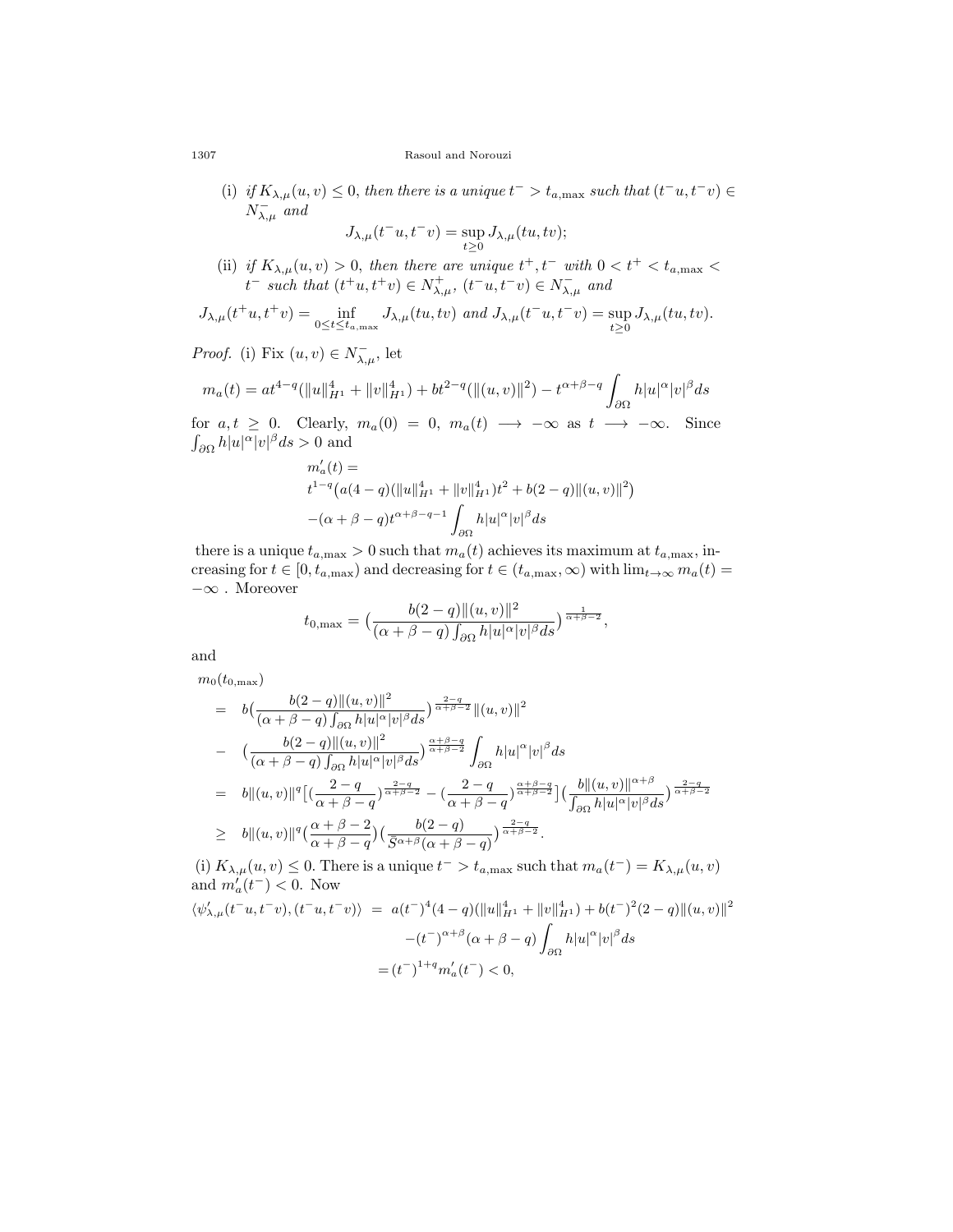and

$$
\langle J'_{\lambda,\mu}(t^-u, t^-v), (t^-u, t^-v) \rangle = (t^-)^q \left[ m_a(t^-) - K_{\lambda,\mu}(u, v) \right] = 0.
$$
  
\nThus  $(t^-u, t^-v) \in N^-_{\lambda,\mu}, t^- = 1$ . Since for  $t > t_{a,max}$ , we have  
\n
$$
a(4-q)(\|tu\|_{H^1}^4 + \|tv\|_{H^1})^4 + b(2-q)\|(tu, tv)\|^2 - (\alpha + \beta) \int_{\partial\Omega} h|tu|^\alpha |tv|^\beta ds < 0
$$
\nand 
$$
\frac{d^2}{dt^2} J_{\lambda,\mu}(tu, tv) < 0
$$
, moreover for  $t = t^-$   
\n
$$
\frac{d}{dt} J_{\lambda,\mu}(tu, tv) = at^3(\|u\|_{H^1}^4 + \|v\|_{H^1}^4) - t^{q-1}(K_{\lambda,\mu}(u, v)) - t^{\alpha+\beta-1} \int_{\partial\Omega} h|u|^\alpha |v|^\beta ds
$$
\n
$$
= t^{q-1}(m_a(t) - K_{\lambda,\mu}(u, v)) = 0.
$$
\nThus,  $J_{\lambda,\mu}(t^-u, t^-v) = \sup_{t\geq 0} J_{\lambda,\mu}(tu, tv).$   
\n(ii)  $K_{\lambda,\mu}(u, v) > 0$ . For  $0 < (|\lambda|^{\frac{2}{2-q}} + |\mu|^{\frac{2}{2-q}})^{\frac{2-q}{2}} < C_0 < C$ , we have  
\n
$$
m_a(0) = 0 < K_{\lambda,\mu}(u, v)
$$
\n
$$
\leq b \|(u, v)\|^{q} \left(\frac{\alpha + \beta - 2}{\alpha + \beta - q}\right) \left(\frac{b(2 - q)}{\overline{S}^{\alpha+\beta}(\alpha + \beta - q)}\right)^{\frac{2-q}{\alpha+\beta-2}}.
$$
\n
$$
\leq m_0(t_{0, \text{max}}) < m_a(t_{a, \text{max}}).
$$

There are unique  $t^+$  and  $t^-$  such that  $0 < t^+ < t_{a,\text{max}} < t^-$ ,

$$
m_a(t^+) = K_{\lambda,\mu}(u,v)) = m_a(t^-),
$$

and

$$
m'_a(t^+) > 0 > m'_a(t^-).
$$

We have  $(t^+u, t^+v) \in N^+_{\lambda,\mu}, (t^-u, t^-v) \in N^-_{\lambda,\mu}$  and

$$
J_{\lambda,\mu}(t^-u,t^-v) \ge J_{\lambda,\mu}(tu,tv) \ge J_{\lambda,\mu}(t^+u,t^+v) \text{ for each } t \in [t^+,t^-],
$$

Thus

$$
J_{\lambda,\mu}(t^+u,t^+v)=\inf_{0\leq t\leq t_{a,\text{max}}}J_{\lambda,\mu}(tu,tv)\text{ and }J_{\lambda,\mu}(t^-u,t^-v)=\sup_{t\geq 0}J_{\lambda,\mu}(tu,tv).
$$

This complete the proof.  $\Box$ 

## 3. **Proof of Theorem 1.1**

First we establish the existence of local minimum for  $J_{\lambda,\mu}$  on  $N^+_{\lambda,\mu}$ .

<span id="page-10-0"></span>**Theorem 3.1.** *If*  $(\lambda, \mu) \in \Theta$ *, then*  $J_{\lambda, \mu}$  *has a minimizer*  $(u_0^+, v_0^+)$  *in*  $N_{\lambda, \mu}^+$  *and satisfies:*

- (i)  $J_{\lambda,\mu}(u_0^+, v_0^+) = \theta_{\lambda,\mu}^+$ ;
- (ii)  $(u_0^+, v_0^+)$  *is a solution of* [\(1.1](#page-1-0)) *such that*  $u_0^+ \geq 0, v_0^+ \geq 0$  *in*  $\Omega$ *.*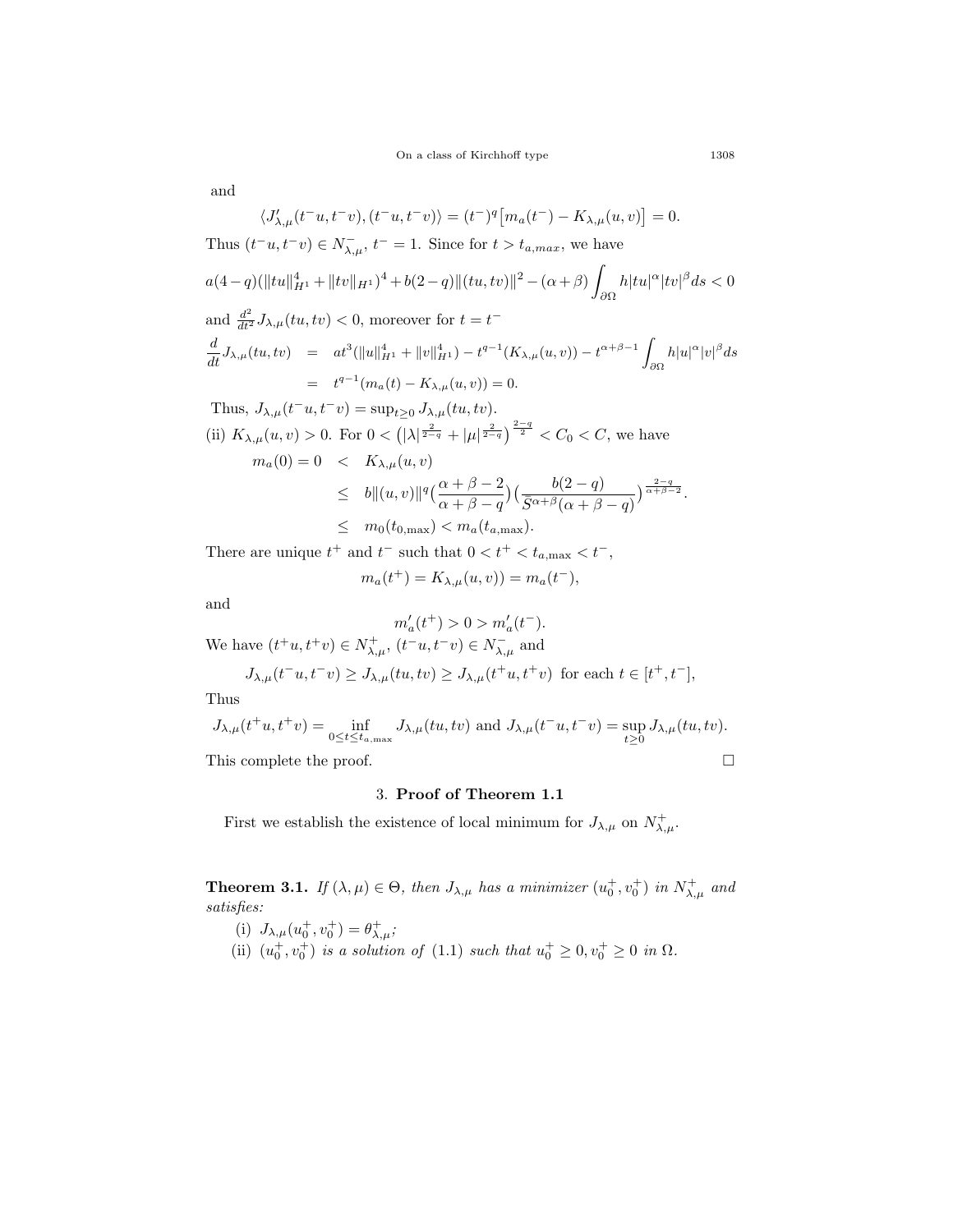1309 Rasoul and Norouzi

*Proof.* By there is a minimizing sequence  $(u_n, v_n)$  for  $J_{\lambda,\mu}$  on  $N^+_{\lambda,\mu}$  such that

$$
J_{\lambda,\mu}(u_n, v_n) = \theta_{\lambda,\mu}^+ + o(1)
$$
 and  $J'_{\lambda,\mu}(u_n, v_n) = o(1)$  in  $H^*(\Omega)$ .

Then by Lemma [2.3](#page-6-0) and compact embedding theorem, there exist a subsequence  $(u_n, v_n)$  and  $(u_0^+, v_0^+) \in H$  is solution of  $(1.1)$  $(1.1)$  and

$$
u_n \rightharpoonup u_0^+
$$
, weakly in  $H^1(\Omega)$ ,  
\n $u_n \rightharpoonup u_0^+$ , strongly in  $L^q(\Omega)$  and in  $L^{\alpha+\beta}(\partial\Omega)$ ,  
\n $v_n \rightharpoonup v_0^+$ , weakly in  $H^1(\Omega)$ ,  
\n $v_n \rightharpoonup v_0^+$ , strongly in  $L^q(\Omega)$  and in  $L^{\alpha+\beta}(\partial\Omega)$ .

This implies

<span id="page-11-0"></span>
$$
K_{\lambda,\mu}(u_n, v_n) \to K_{\lambda,\mu}(u_0^+, v_0^+), \text{ as } n \to \infty,
$$

(3.1) 
$$
\int_{\partial\Omega} h|u_n|^{\alpha}|v_n|^{\beta} ds \to \int_{\partial\Omega} h|u_0^+|^{\alpha}|v_0^+|^{\beta} ds, \text{ as } n \to \infty.
$$

First, we claim that  $K_{\lambda,\mu}(u_0^+, v_0^+) > 0$ . Suppose otherwise, by ([3.1\)](#page-11-0) we can conclude that

$$
K_{\lambda,\mu}(u_n, v_n) \to K_{\lambda,\mu}(u_0^+, v_0^+) = 0
$$
, as  $n \to \infty$ ,

and so

$$
M(||u_n||_{H^1}^2) + M(||v_n||_{H^1}^2) = \int_{\partial\Omega} h|u_n|^\alpha |v_n|^\beta ds + o(1).
$$

Thus

$$
J_{\lambda,\mu}(u_n, v_n)
$$
  
\n
$$
= \frac{1}{2} (\hat{M}(\|u_n\|_{H^1}^2) + \hat{M}(\|v_n\|_{H^1}^2)) - \frac{1}{q} K_{\lambda,\mu}(u_n, v_n) - \frac{1}{\alpha + \beta} \int_{\Omega} h|u_n|^{\alpha} |v_n|^{\beta} ds
$$
  
\n
$$
= \frac{a}{4} (\|u_n\|_{H^1}^4 + \|v_n\|_{H^1})^4) + \frac{b}{2} \|(u_n, v_n)\|^2 - \frac{a}{\alpha + \beta} (\|u_n\|_{H^1}^4 + \|v_n\|_{H^1})^4)
$$
  
\n
$$
- \frac{b}{\alpha + \beta} \|(u_n, v_n)\|^2 + o(1)
$$
  
\n
$$
= (\frac{a}{4} - \frac{a}{\alpha + \beta}) (\|u_0^+\|_{H^1}^4 + \|v_0^+\|_{H^1}^4) + (\frac{b}{2} - \frac{b}{\alpha + \beta}) \|(u_0^+, v_0^+)\|^2 \text{ as } n \to \infty,
$$

which contradicts  $J_{\lambda,\mu}(u_n, v_n) \to \theta_{\lambda,\mu}^+ < 0$  as  $n \to \infty$ . Now we prove that

$$
u_n \to u_0^+
$$
, strongly in  $H^1(\Omega)$ ,  
 $v_n \to v_0^+$ , strongly in  $H^1(\Omega)$ .

 $\text{Suppose otherwise, then either } ||u_0^+|| < \text{lim inf}_{n \to \infty} ||u_n||_{H^1} \text{ or } ||v_0^+|| <$  $\liminf_{n\to\infty}$   $||v_n||_{H^1}$  and so

$$
a(||u_0^+||_{H^1}^4 + ||v_0^+||_{H^1})^4) + b||(u_0^+, v_0^+)||^2 - K_{\lambda,\mu}(u_0^+, v_0^+) - \int_{\partial\Omega} h|u_0^+|^{\alpha} |v_0^+|^{\beta} ds
$$
  

$$
< \liminf_{n \to \infty} (a(||u_n||_{H^1}^4 + ||v_n||_{H^1}^4) + b||(u_n, v_n)||^2 - K_{\lambda,\mu}(u_n, v_n) - \int_{\Omega} h|u_n|^{\alpha} |v_n|^{\beta} ds)
$$
  

$$
< 0,
$$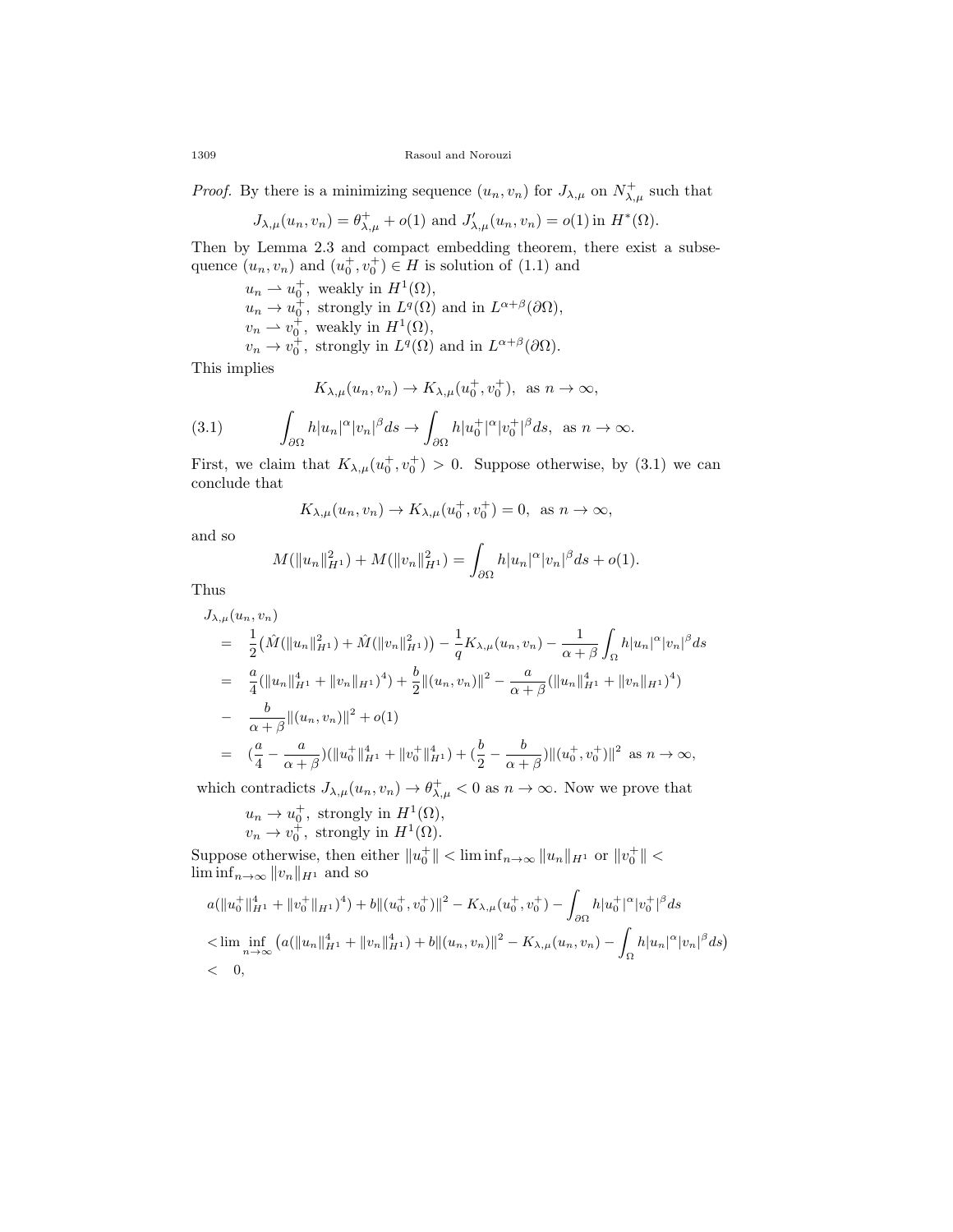which is contradicts  $(u_0^+, v_0^+) \in N_{\lambda,\mu}$ . Moreover, we have  $(u_0^+, v_0^+) \in N_{\lambda,\mu}^+$ . In fact, if  $(u_0^+, v_0^+) \in N_{\lambda,\mu}^-$ . By Lemma [2.6](#page-8-0), there are unique  $t_0^+$  and  $t_0^-$  such that  $(t_0^+ u_0^+, t_0^+ v_0^+) \in N_{\lambda,\mu}^+, (t_0^- u_0^+, t_0^- v_0^+) \in N_{\lambda,\mu}^-$  and  $t_0^+ < t_0^- = 1$ . since

$$
\frac{d}{dt}J_{\lambda,\mu}(t_0^+u_0^+,t_0^+v_0^+) = 0 \text{ and } \frac{d^2}{dt^2}J_{\lambda,\mu}(t_0^+u_0^+,t_0^+v_0^+) > 0.
$$

There exists  $t_0^+ < \bar{t} \leq t_0^-$  such that  $J_{\lambda,\mu}(t_0^+ u^+, t_0^+ v_0^+) < J_{\lambda,\mu}(\bar{t} u_0^+, \bar{t} v_0^+)$ . by Lemma [2.6](#page-8-0) , we have

$$
J_{\lambda,\mu}(t_0^+ u_0^+, t_0^+ v_0^+) \leq J_{\lambda,\mu}(\bar{t}u_0^+, \bar{t}v_0^+) \leq J_{\lambda,\mu}(t_0^- u_0^+, t_0^- v_0^+) = J_{\lambda,\mu}(u_0^+, v_0^+) < \lim_{n \to \infty} J_{\lambda,\mu}(u_n, v_n) = \theta_{\lambda,\mu}^+.
$$

Which is contradicts  $\theta_{\lambda,\mu}^+ = \inf_{(u,v)\in N_{\lambda,\mu}^+} J_{\lambda,\mu}(u,v)$ . Since  $J_{\lambda,\mu}(u_0^+, v_0^+) =$  $J_{\lambda,\mu}(|u_0^+|,|v_0^+|)$  and  $(|u_0^+|,|v_0^+|) \in N_{\lambda,\mu}^+$ , by Lemma [2.4](#page-7-0) we may assume that  $(u_0^+, v_0^+)$  is a nonnegative solution of ([1.1\)](#page-1-0).

Next we establish the existence of local minimum for  $J_{\lambda,\mu}$  on  $N_{\lambda,\mu}^-$ .

<span id="page-12-0"></span>**Theorem 3.2.** *If*  $(\lambda, \mu) \in \Theta$ *, then*  $J_{\lambda, \mu}$  *has a minimizer*  $(u_0^-, v_0^-)$  *in*  $N_{\lambda, \mu}^-$  *and satisfies:*

- (i)  $J_{\lambda,\mu}(u_0^-, v_0^-) = \theta_{\lambda,\mu}^-;$
- (ii)  $(u_0^-, v_0^-)$  *is a solution of* ([1.1](#page-1-0)) *such that*  $u_0^- \ge 0, v_0^- \ge 0$  *in*  $\Omega$ *.*

*Proof.* Let  $(u_n, v_n)$  be a minimizing sequence for  $J_{\lambda,\mu}$  on  $N_{\lambda,\mu}^-$ . Then by Lemma [2.3](#page-6-0) and compact embedding theorem, there exist a subsequence  $(u_n, v_n)$  and  $(u_0^-, v_0^-) \in H$  is solution of  $(1.1)$  $(1.1)$  and

$$
u_n \rightharpoonup u_0^-
$$
, weakly in  $H^1(\Omega)$ ,  
\n $u_n \rightharpoonup u_0^-$ , strongly in  $L^q(\Omega)$  and in  $L^{\alpha+\beta}(\partial\Omega)$ ,  
\n $v_n \rightharpoonup v_0^-$ , weakly in  $H^1(\Omega)$ ,  
\n $v_n \rightharpoonup v_0^-$ , strongly in  $L^q(\Omega)$  and in  $L^{\alpha+\beta}(\partial\Omega)$ .

This implies

$$
K_{\lambda,\mu}(u_n, v_n) \to K_{\lambda,\mu}(u_0^-, v_0^-)
$$
, as  $n \to \infty$ ,

$$
\int_{\partial\Omega}h|u_n|^\alpha|v_n|^\beta ds\to \int_{\partial\Omega}h|u_0^-|^\alpha|v_0^-|^\beta ds, \ \ \text{as} \ n\to\infty.
$$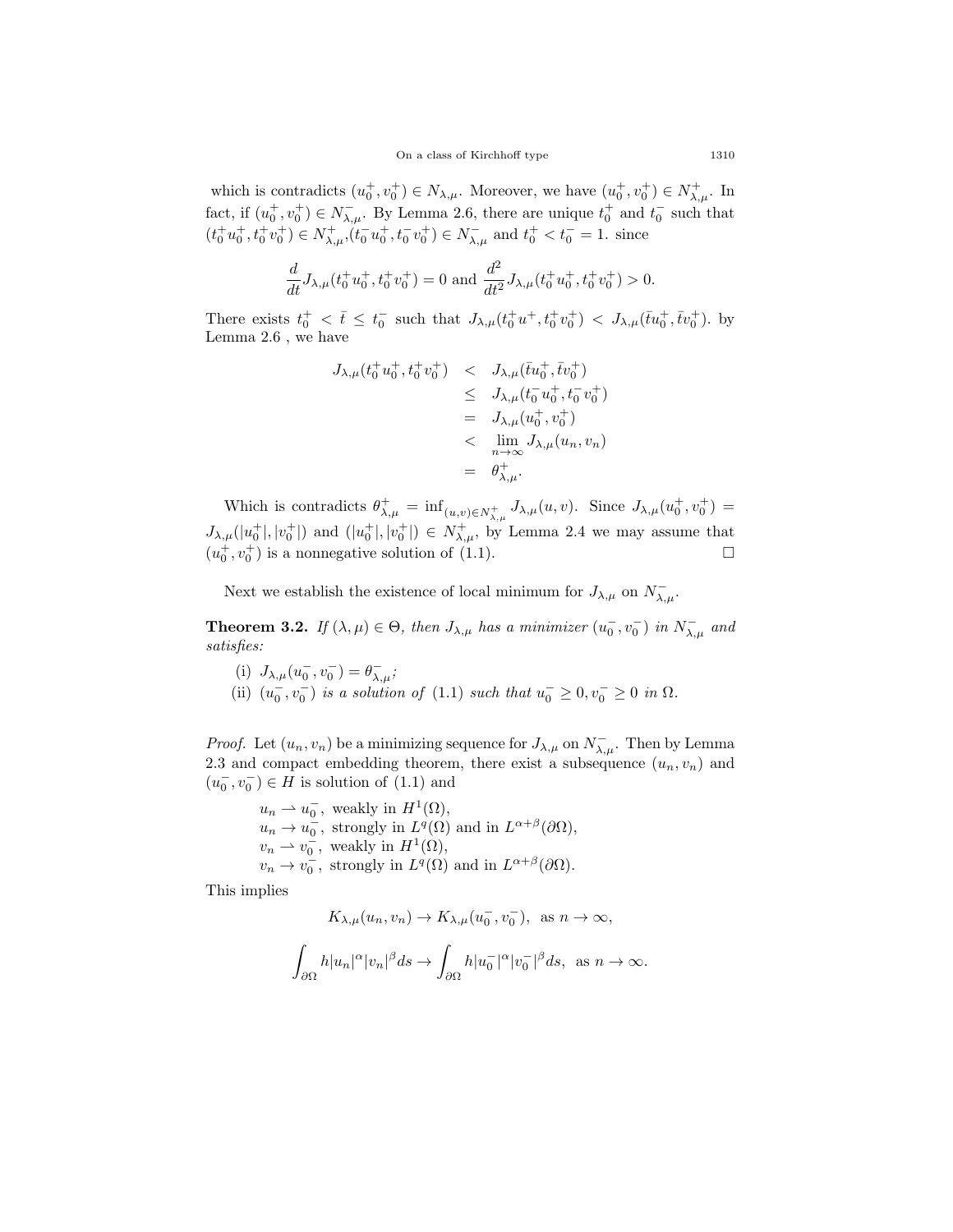Since

$$
\langle \psi'_{\lambda,\mu}(u_n, v_n), (u_n, v_n) \rangle
$$
  
=  $4a(||u_n||_{H^1}^4 + ||v_n||_{H^1}^4) + 2b(||(u_n, v_n)||^2) - qK_{\lambda,\mu}(u_n, v_n)$   
-  $(\alpha + \beta) \int_{\partial\Omega} h |u_n|^{\alpha} |v_n|^{\beta} ds$   
=  $a(4 - \alpha - \beta)(||u_n||_{H^1}^4 + ||v_n||_{H^1}^4) + b(2 - \alpha - \beta) ||(u_n, v_n)||^2$   
+  $(\alpha + \beta - q)(K_{\lambda,\mu}(u_n, v_n)) < 0.$ 

We have

<span id="page-13-0"></span>
$$
(3.2) \quad K_{\lambda,\mu}(u_n,v_n) > \frac{a(4-\alpha-\beta)}{q-\alpha-\beta}(\|u_n\|_{H^1}^4 + \|v_n\|_{H^1}^4) + \frac{b(2-\alpha-\beta)}{q-\alpha-\beta}\|(u_n,v_n)\|^2.
$$

By  $(2.1)$  $(2.1)$  and  $(3.2)$  there exists a positive number  $C$  such that

$$
K_{\lambda,\mu}(u_n,v_n) > \bar{C}.
$$

This implies

$$
K_{\lambda,\mu}(u_0^-,v_0^-)\geq \bar{C}.
$$

Now we prove that

 $u_n \to u_0^-$ , strongly in  $H^1(\Omega)$ ,  $v_n \to v_0^-$ , strongly in  $H^1(\Omega)$ .

Suppose otherwise, then either  $||u_0|| < \liminf_{n \to \infty} ||u_n||_{H^1}$  or  $||v_0|| <$  $\liminf_{n\to\infty} ||v_n||_{H^1}$ . By Lemma [2.6,](#page-8-0) there is a unique  $t_0^-$  such that  $(t_0^- u_0^-, t_0^- v_0^-) \in$  $N_{\lambda,\mu}^-$ . Since  $(u_n, v_n) \in N_{\lambda,\mu}^-, J_{\lambda,\mu}(u_n, v_n) \geq J_{\lambda,\mu}(t_0^{\top}u_n, t_0^{\top}v_n)$  for all  $t \geq 0$ , we have

$$
J_{\lambda,\mu}(t_0^- u_0^-, t_0^- v_0^-) < \lim_{n \to \infty} J_{\lambda,\mu}(t_0^- u_n, t_0^- v_n) \le \lim_{n \to \infty} J_{\lambda,\mu}(u_n, v_n) = \theta_{\lambda,\mu}^-,
$$

and this is contradiction. Hence

$$
u_n \to u_0^-
$$
, strongly in  $H^1(\Omega)$ ,  
 $v_n \to v_0^-$ , strongly in  $H^1(\Omega)$ .

This implies

$$
J_{\lambda,\mu}(u_n, v_n) \to J_{\lambda,\mu}(u_0^-, v_0^-) = \theta_{\lambda,\mu}^-\text{ as } n \to \infty.
$$

Since  $J_{\lambda,\mu}(u_0^-,v_0^-) = J_{\lambda,\mu}(|u_0^-|,|v_0^-|)$  and  $(|u_0^-|,|v_0^-|) \in N_{\lambda,\mu}^-$ , by Lemma 2.4 we may assume that  $(u_0^-, v_0^-)$  is a nonnegative solution of (1). □

Now, we complete the proof of Theorem [1.1:](#page-2-1) By Theorem [3.1](#page-10-0) and [3.2](#page-12-0), problem [\(1.1\)](#page-1-0) has two nonnegative solutions  $(u_0^+, v_0^+) \in N_{\lambda,\mu}^+$  and  $(u_0^-, v_0^-) \in$  $N^{-}_{\lambda,\mu}$ . Since  $N^{+}_{\lambda,\mu} \cap N^{-}_{\lambda,\mu} = \emptyset$ , this implies  $(u_0^+, v_0^+)$  and  $(u_0^-, v_0^-)$  are distinct.

## **Acknowledgments**

The authors would like to thank the anonymous referees for their valuable comments.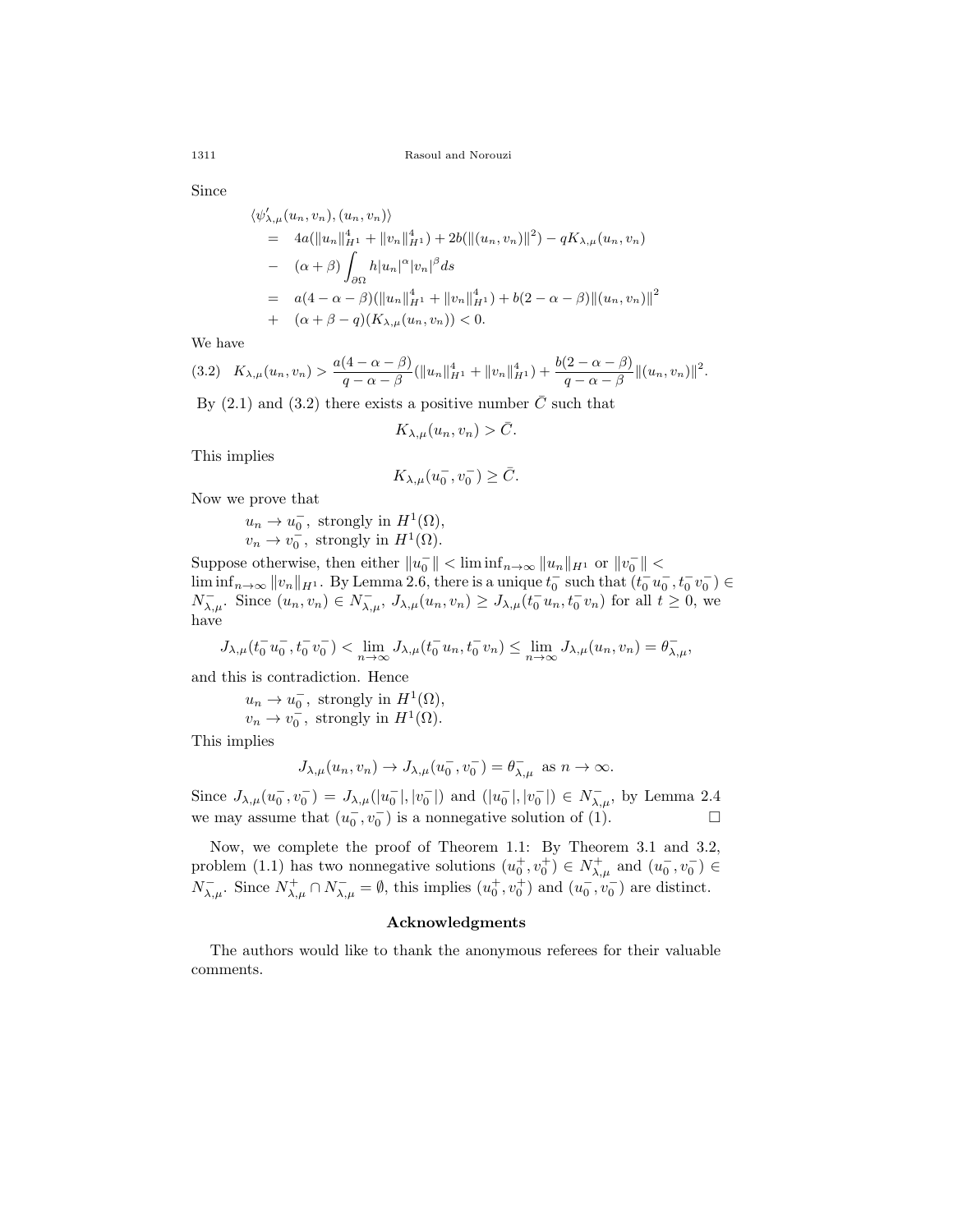#### On a class of Kirchhoff type 1312

#### **REFERENCES**

- <span id="page-14-15"></span>[1] C. O. Alves and A. El Hamidi, Nehari manifold and existence of positive solutions to a class of quasilinear problems, *Nonlinear Anal.* **60** (2005), no. 4, 611–624.
- <span id="page-14-3"></span>[2] C. O. Alves and F. J. S. A. Corrêa, On existence of solutions for a class of problem involving a nonlinear operator, *Comm. Appl. Nonlinear Anal.* **8** (2001), no. 2, 43–56.
- <span id="page-14-4"></span>[3] C. O. Alves, Corrêa and T. F. Ma, Positive solutions for a quasilinear elliptic equation of Kirchhoff type, *Comput. Math. Appl.* **49** (2005), no. 1, 85–93.
- <span id="page-14-1"></span>[4] A. Arosio, On the nonlinear Timoshenko-Kirchhoff beam equation, *Chinese Ann. Math. Ser. B* **20** (1999), no. 4, 495–506.
- <span id="page-14-2"></span>[5] A. Arosio, A geometrical nonlinear correction to the Timoshenko beam equation, *Nonlinear Anal.* **47** (2001), no. 2, 729–740.
- <span id="page-14-11"></span>[6] J. F. Bonder and J. D. Rossi, Existence results for the p-Laplacian with nonlinear boundary conditions, *J. Math. Anal. Appl.* **263** (2001), no. 1, 195–223.
- <span id="page-14-16"></span>[7] K. J. Brown, The Nehari manifold for a semilinear elliptic equation involving a sublinear term, *Calc. Var. Partial Differential Equations* 22 (2005), no. 4, 483–494.
- <span id="page-14-17"></span>[8] K. J. Brown and T. F. Wu, A fibering map approach to a semilinear elliptic boundary value problem, *Electron. J. Differential Equations* **2007** (2007), no. 69, 1–9.
- <span id="page-14-12"></span>[9] K. J. Brown and T. F. Wu, A semilinear elliptic system involving nonlinear boundary condition and sign- changing weight function, *J. Math. Anal. Appl.* **337** (2008), no. 2, 1326–1336.
- <span id="page-14-18"></span>[10] C. Y. Chen, Y. C. Kuo and T. F. Wu, The Nehari manifold for a Kirchhoff type problem involving sign-changing weight functions, *J. Differential Equations,* **250** (2011), no. 4, 1876–1908.
- <span id="page-14-19"></span>[11] C. Y. Chen and T. F. Wu, The Nehari manifold for indefinite semilinear elliptic systems involving critical exponent, *Appl. Math. Comput.* **218** (2012), no. 22, 10817–10828.
- <span id="page-14-8"></span>[12] B. Cheng, New existence and multiplicity of nontrivial solutions for nonlocal elliptic Kirchhoff type problems, *J. Math. Anal. Appl.* **394** (2012), no. 2, 488–495.
- <span id="page-14-5"></span>[13] F. J. S. A. Corrêa and S. D. B. Menezes, Existence of solutions to nonlocal and singular elliptic problems via Galerkin method, *Electron. J. Differential Equations* **19** (2004) 10 pages.
- <span id="page-14-9"></span>[14] G. M. Figueiredo, Existence of a positive solution for a Kirchhoff problem type with critical growth via truncation argument, *J. Math. Anal. Appl.* **401** (2013), no. 2, 706– 713.
- <span id="page-14-13"></span>[15] J. Garcia-Azorero, I. Peral and J. D. Rossi, A convex-concave problem with a nonlinear boundary condition, *J. Differential Equations* **198** (2004), no. 1, 91–128.
- <span id="page-14-0"></span>[16] G. Kirchhoff, Mechanik, Teubner, Leipzig, Germany. 1883.
- <span id="page-14-10"></span>[17] Y. Li, F. Li and J. Shi, Existence of a positive solution to Kirchhoff type problems without compactness conditions, *J. Differential Equations* **253** (2012), no. 7, 2285– 2294.
- <span id="page-14-6"></span>[18] T. F. Ma, Remarks on an elliptic equation of Kirchhoff type, *Nonlinear Anal.* **63** (2005), no. 5-6, 1967–1977.
- <span id="page-14-14"></span>[19] Z. Nehari, On a class of nonlinear second-order differential equations, *Trans. Amer. Math. Soc.* **95** (1960) 101–123.
- <span id="page-14-7"></span>[20] K. Perera and Z. Zhang, Nontrivial solutions of Kirchhoff-type problems via the Yang index, *J. Differential Equations* **221** (2006), no. 1, 246–255.
- <span id="page-14-20"></span>[21] S. H. Rasouli and G. A. Afrouzi, The Nehari manifold for a class of concave-convex elliptic systems involving the p-Laplacian and nonlinear boundary condition, *Nonlinear Anal.* **73** (2010), no. 10, 3390–3401.
- [22] X. Song, W. Wang and P. Zhao, Positive solutions of elliptic equations with nonlinear boundary conditions, *Nonlinear Anal.* **70** (2009) 328–334.